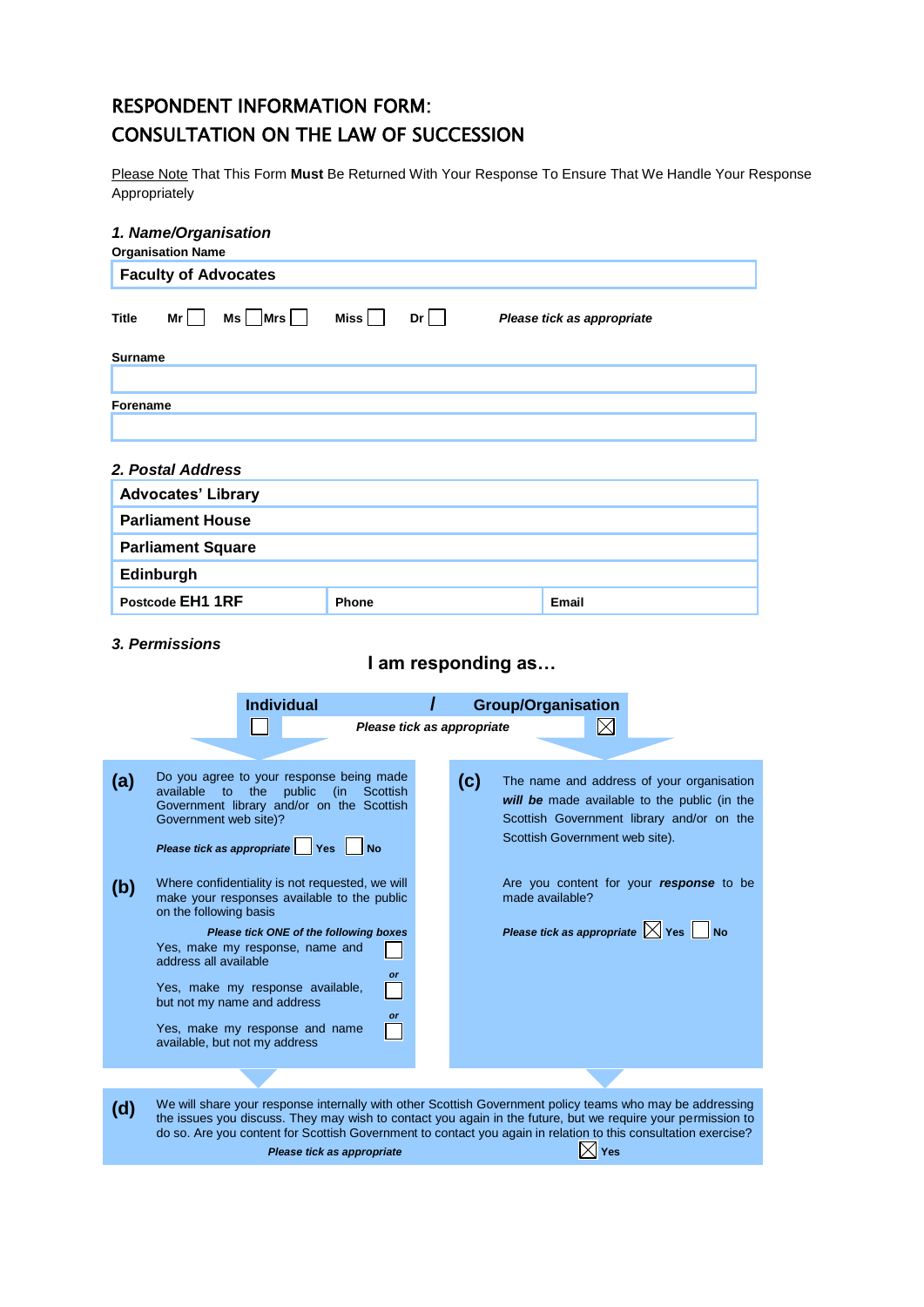#### **CONSULTATION QUESTIONS**

B.01 This Annex summarises all the questions that appear in this consultation paper. Respondents should not feel obliged to answer all of them. However, the Scottish Government would appreciate all responses, whether from individuals or from organisations, with views on any or all of these matters.

B.02 Please explain and, where possible, provide evidence for each answer that you give.

# **Chapter 2: Intestacy – Questions relating to Part 2 of the Commission's Report**

Q.1 Should rights in intestacy be property specific?

**Yes** | | **No**  $|y|$  **Don't know** X

### **Please give reasons for your answer:**

We agree that in principle there should be no distinction between the treatment of heritable and moveable property in the application of the law of intestacy. A beneficiary"s right to share in an estate should depend upon what is a fair division of the deceased"s estate and not upon the nature of the property which happens to make up the estate. This would bring Scotland into line with most other legal systems.

This principle underlay many of the reforms introduced by the Succession (Scotland) Act 1964 which largely abolished the earlier law under which different rules applied in relation to the succession to the heritable and moveable parts of the deceased"s estate. One exception to this in the 1964 reforms was the retention of legal rights which continued to be exigible from the moveable estate only. We welcome the Commission"s proposal to abolish this remaining distinction and its replacement with the proposed "legal share" which is calculated without regard to the distinction between moveable and heritable property.

The 1964 Act provided for a further limited derogation from this principle in sections 8 and 9 which gave a surviving spouse and, more recently, civil partner certain prior rights (i) to the deceased's interest in the spouse's or civil partner's ordinary residence up to a certain value; (ii) to certain furniture and plenishings: and (iii) to a sum of money. These prior rights replaced the earlier legal rights of terce and courtesy which gave a widow or, in more limited circumstances, a widower a liferent in the heritage of the deceased and a statutory preference to the first £5,000 in the estate.

The prior rights and earlier rights of terce and courtesy reflected the concern that the surviving spouse or civil partner should not be forced to move out of his or her ordinary home by the death of their partner. The Commission have recommended that this should continue to be a major policy consideration in setting the scheme of division on intestacy. As noted below we agree with this view. However, we believe that this policy should be achieved by making specific rules in relation to the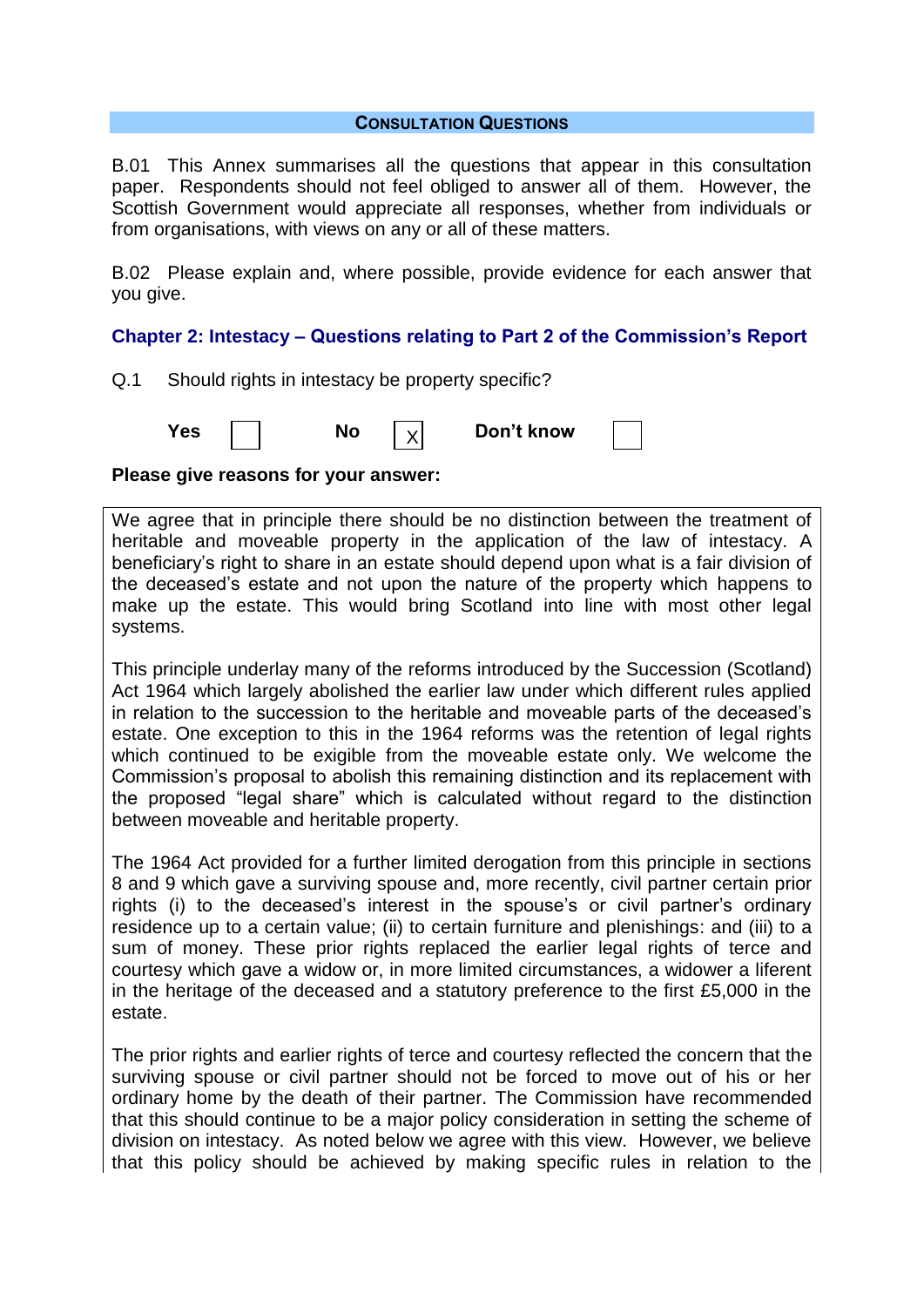succession to the spouse's or civil partner's ordinary residence, and then dividing the remaining estate according to the general rules.

The rationale for having rules of division which are property nonspecific is that the property making up the estate should be irrelevant to the question of what is a fair division of the estate. Accordingly, to have property nonspecific rules, but to fix the rules to ensure that a specific property goes to a particular beneficiary, risks distorting the law of intestacy and overriding the interests of others, with the result that a fair division of the estate will not be achieved in many cases.

Therefore while we do support the general principle that rights in succession should be property nonspecific, we believe that where there is an overriding policy objective relating to a particular item of property, such as the family home, there should be rules for that specific type of property.

Q.2 Should the policy aim of any scheme of intestacy be that a surviving spouse/civil partner should be able to remain in the family home?

| <b>Yes</b> |  | Don't know |  |
|------------|--|------------|--|
|------------|--|------------|--|

**Please give reasons for your answer:**

The current intestacy laws enable a surviving spouse or civil partner to remain in the family home by giving the spouse or civil partner a prior right to claim the interest in the family home. We agree that this should continue to be a policy aim of the new scheme. However, we believe that the policy should be achieved by making specific provision in relation to the succession to the deceased"s interest in the family home. In this way the spouse's interests can be protected and a proper balance struck between the interests of the surviving spouse and the deceased"s children.

Figures quoted by the Commission suggest the large majority of couples will have made provision for the succession to the family home either through a survivorship destination or a will. Accordingly, it is only in a minority of cases that a surviving spouse or civil partner will need to rely on the laws of intestacy to secure the family home. We believe it is important to provide for those cases.

Q.3 Would the policy aim be achieved by the scheme of intestacy proposed by the Scottish Law Commission, after further consideration of the level of the threshold sum?

| Yes |  |  |  | Don't know |
|-----|--|--|--|------------|
|-----|--|--|--|------------|

# **Please give reasons for your answer:**

We recognise that by setting the threshold sum sufficiently high the scheme can achieve the policy aim. However, this is an indirect method of achieving the aim and may involve overriding the interests of others, in particular the children of the deceased.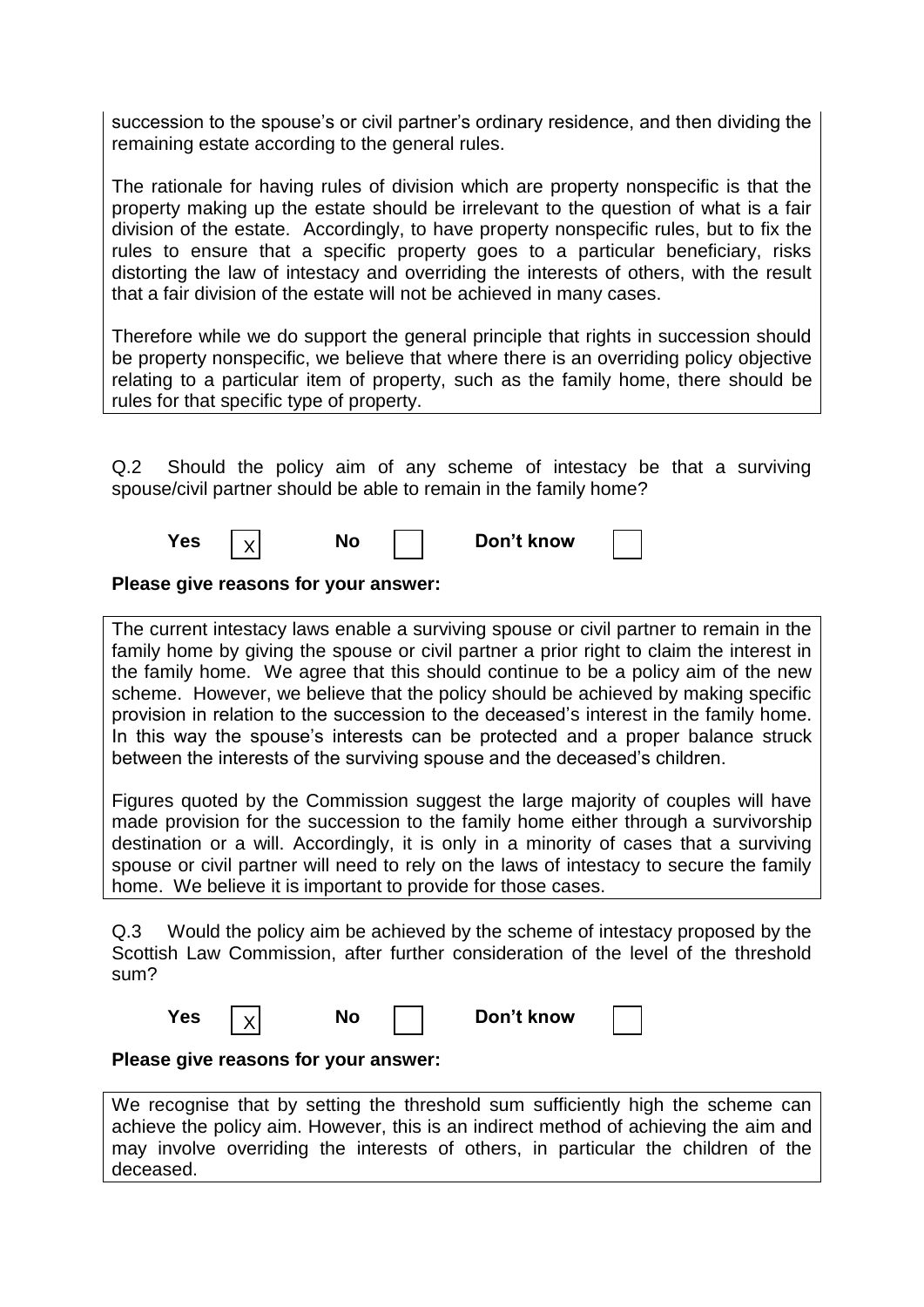Under the existing prior rights scheme the surviving spouse or civil partner has a right to succeed to the family home if the deceased"s share in the home is less than a set amount, presently £473,000. Given that the large majority of houses in Scotland are below this value, it means that in almost all cases the surviving spouse or civil partner would be entitled to claim the house, or more likely the deceased"s half share in the house.

Under the proposals the surviving spouse or civil partner will have no direct right to claim the house. However, the approach is to set the threshold sufficiently high that the surviving spouse or civil partner will succeed either to the whole estate including any family home or at least a large enough share of the estate that he or she can "buy out" the deceased"s interest in the family home. To ensure that even those in high value houses will not be "at risk", the threshold requires to be set very high. However, the threshold is then applied to all estates with the effect that in the overwhelming majority of cases the surviving spouse or civil partner will succeed to the whole estate and the children of the deceased will be entirely excluded.

Given that the rules in relation to protection from disinheritance are linked to those for intestacy, this means that in these cases the children will lose not only any rights on intestacy, but also of any protection against disinheritance because the proposed legal share (under option 1 in Chapter 3) is fixed as a proportion of the amount a child would have received on intestacy.

Accordingly, while we would agree that setting the threshold high does achieve the specific policy objective, it does so at the expense of the rights of the children and results in a scheme of division which may not reflect the public expectations demonstrated by the public attitude survey cited by the Commission.

On the other hand if the surviving spouse or civil partner were given a prior right to claim the interest in the family home similar to the existing rights, this would mean that in the relatively few cases where the right was needed, this would ensure that the surviving spouse or civil partner received the house without necessarily excluding the interests of the children entirely.

Q.4 Should the threshold sum be set to strike a balance between the rights of a surviving spouse/civil partner and the deceased's children?

| 'es |  | N | Don't know |  |
|-----|--|---|------------|--|
|-----|--|---|------------|--|

# **Please give reasons for your answer:**

We believe that most people's expectation would be that their spouse or civil partner and children would share the estate if they died intestate. While it is important to enable spouses and civil partners to remain in the family home, this should not be the only consideration and needs to be balanced against the rights of the children to at least a share in their parent"s estate.

The variable nature of family structures means that often the surviving spouse or civil partner will not be the parent of the deceased"s children. The children would have no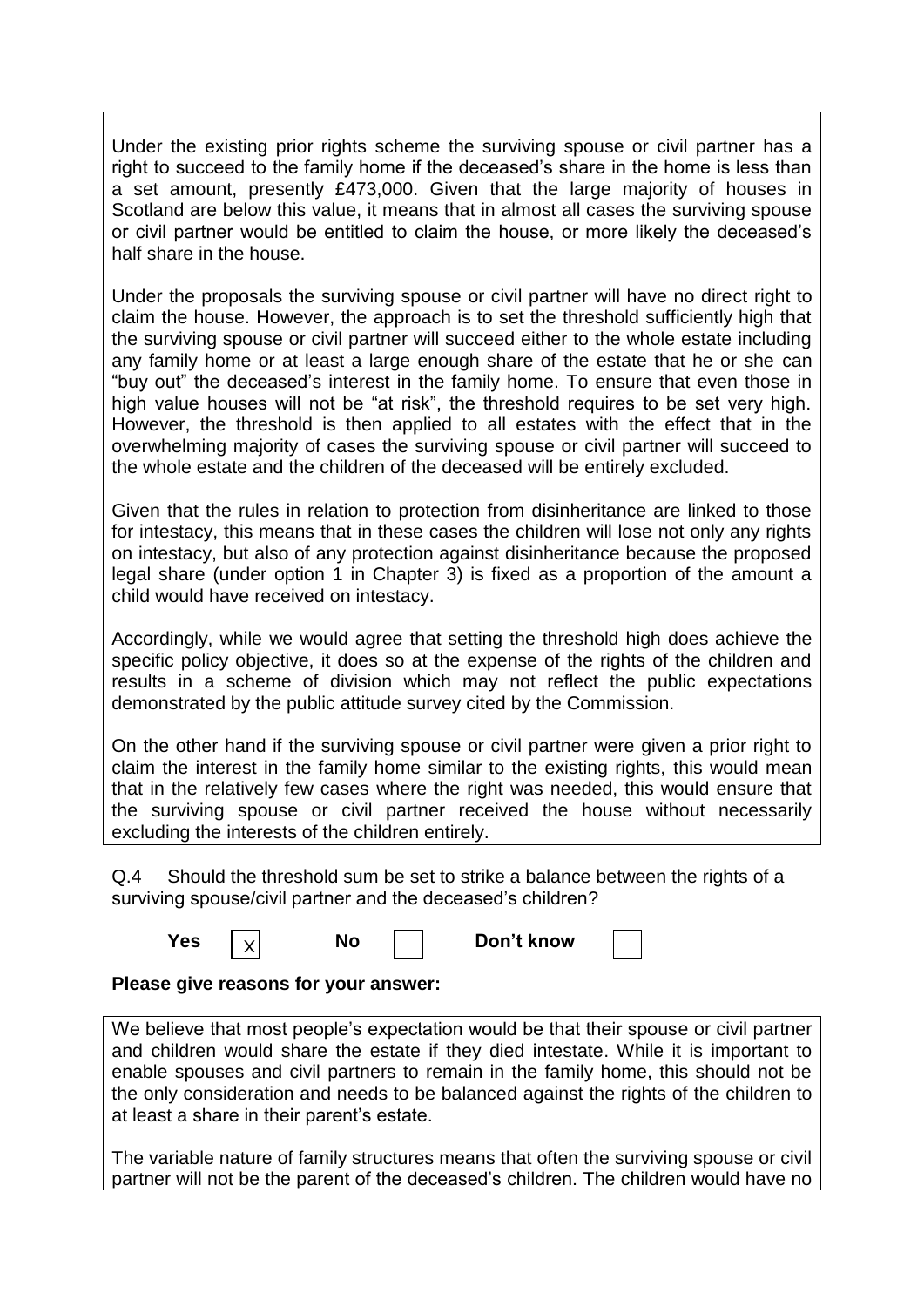expectation of succeeding to the estate of the surviving spouse or civil partner on his or her later death. Accordingly, in our view it would be unfair to exclude the children from succeeding to their parent"s estate entirely where there is a surviving spouse.

Further, we believe for the reasons set out in Answer 3 that a better method of balancing the interests of the spouse or civil partner and deceased"s children would be to make specific provision for the succession to the family home and thereafter to divide the estate equally between the surviving spouse or civil partner and children.

Q.5 What do you think the level of threshold sum should be? (Please circle your answer)

- A £335,000
- B £528,000
- C £558,000
- D £610,000
- E £650,000

# **Please give reasons for your answer:**

As stated in answer to Question 4 we believe that in fixing the level of the threshold a balance needs to be struck between the interests of the surviving spouse and those of the children. Setting the threshold at £335,000 would mean (i) that in the majority of cases the surviving spouse or civil partner would take the whole estate excluding the children from sharing in their parent"s estate; and (ii) that under the new scheme of division a surviving spouse will have a more than adequate share to enable him or her to remain in the family home. Accordingly, even at the lowest suggested threshold level, the scheme of division would be weighted in favour of the interests of the surviving spouse or civil partner over the children. We therefore see no justification for increasing the threshold above that level.

Further, given that this is a new and different scheme of division which is intended to be property nonspecific, we question whether the threshold should be fixed to match the maximum theoretical value of prior rights under the current law or indeed to fix it according to the price of "substantial city houses". We would agree with the Commission that since the surviving spouse or civil partner will receive half of the remainder of the estate above any threshold then the level of the threshold can be restricted to ensure that children receive at least a small share in their parent"s estate. Indeed we believe the threshold could have been set at a lower level without prejudicing the surviving spouse"s ability to remain in the family home.

The evidence produced by the Commission demonstrates that the majority of intestate estates would be below a threshold of £335,000. In paragraph 2.1 of their report the Commission state that the average value for confirmed estates in Scotland in 2007 was £147,822. That figure is for both testate and intestate estates. The Commission cite earlier research which estimated that the average value of confirmed intestate estates was about half that of testate estates. They also note that confirmed estates represent only about half of all deaths in Scotland. The other half are estates which are too small to require confirmation or under which the property transmits by other means which do not require confirmation, such as survivorship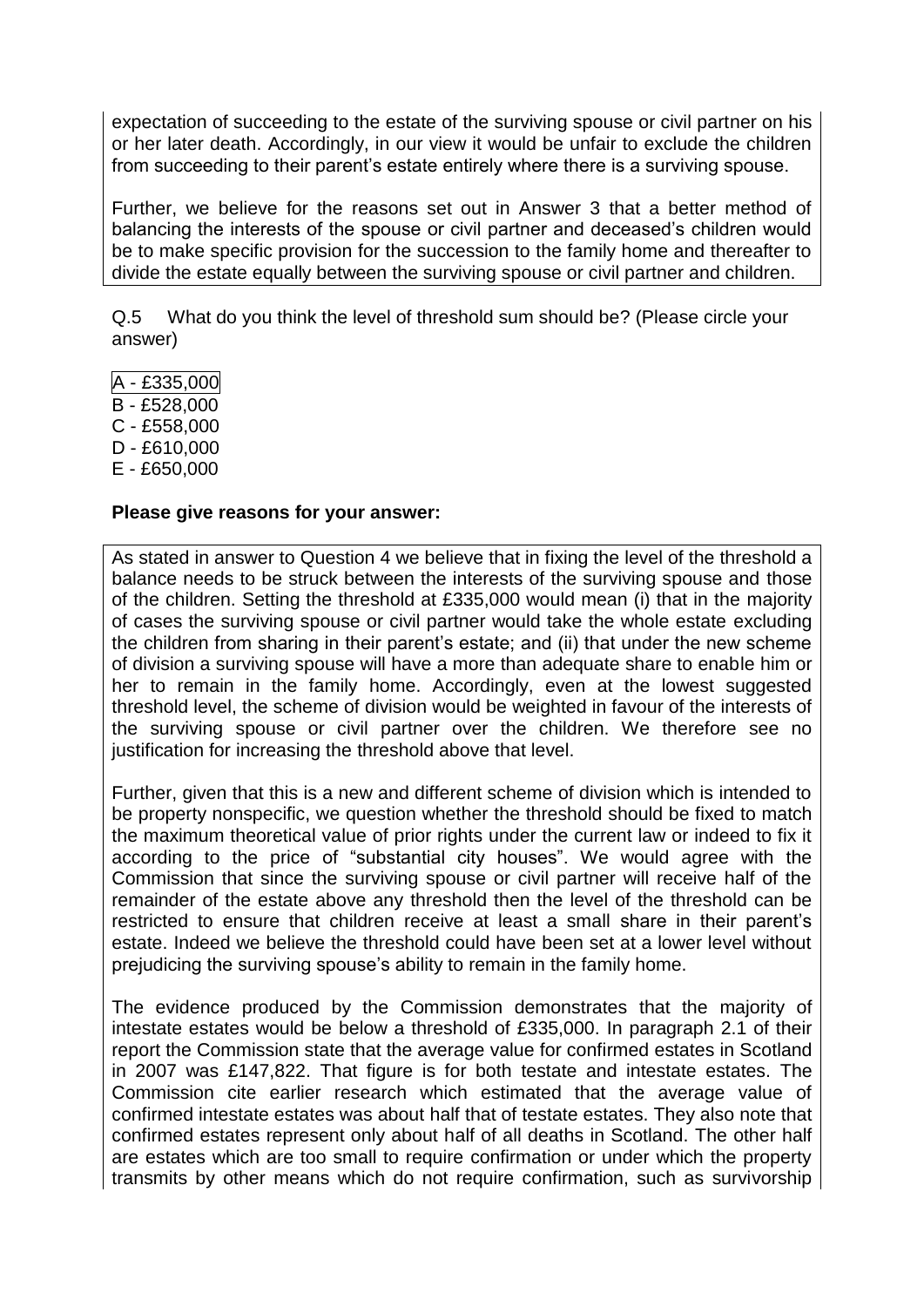destinations. The Commission suggest that it is "likely that these estates will be intestate" and therefore the average value of intestate estates will be below the average for confirmed estates in Scotland. As a result the majority of intestate estates will be below a threshold of £335,000.

We would suggest that if the majority of estates whether testate or intestate would be below a threshold of £335,000 then in most cases the scheme of division would be weighted in favour of the surviving spouse. We do not believe that it is necessary to increase the threshold to provide any additional protection.

The latest figures published by the Registers of Scotland show that for the second quarter of 2015 the median house price in Scotland was £140,000 [Registers of Scotland, *Quarterly House Price Statistical Report, April-June 2015*, Table 13]. With a threshold at £335,000 the majority of Scottish homes will be below this level. The consultation paper states that about 94% of properties are below this level [para 2.26].

Further, as mentioned in answer to Question 2, in cases where the family home was owned jointly by the deceased and the surviving spouse or civil partner, the value of the deceased"s interest will be only half the value of the house. In other words a threshold of £335,000 will cover a half interest in a shared property worth up to £670,000. We note that fewer than one per cent of properties in Scotland are above this value [para 2.26].

Even for the small number of estates which do include an interest in a family home which is above the threshold one must take into account other assets which will make up the estate and the new scheme of division proposed by the Commission. Figures published by the Inland Revenue show that for estates valued between £300,000 and £500,000 about 50% of the value of the estate is represented by residential property, the other half being moveable property or other types of buildings and land [HM Customs & Revenue, *Inheritance Tax Statistics, 2012-13*, Figure 2 and Table 12.5]. For estates greater than this the proportion of the estate represented by residential property falls significantly, being only about 25% in estates worth over £2 million. It is only in estates worth in the range £100,000 to £300,000 that the value of the residential property represents the majority of the assets.

Accordingly, an estate worth around £500,000 may include an interest in a house worth say £250,000. Under the Commission"s proposals the spouse or civil partner will receive half of the estate after deduction of the threshold with the other half going to the children. Assuming a threshold of £335,000, the spouse or civil partner"s share in an estate worth £500,000 would then be £417,500 (*i.e.* £335,000 plus half of the remaining £165,000). This would be likely to be sufficient to allow the spouse to remain in the family home.

It should be noted that figures published by the Inland Revenue are based on the estate declared at confirmation for inheritance tax purposes. This would include a family home which is subject to a special destination (which does not need confirmation and would not be part of the intestate estate but must be included in the inventory of property for inheritance tax purposes). However, it would not include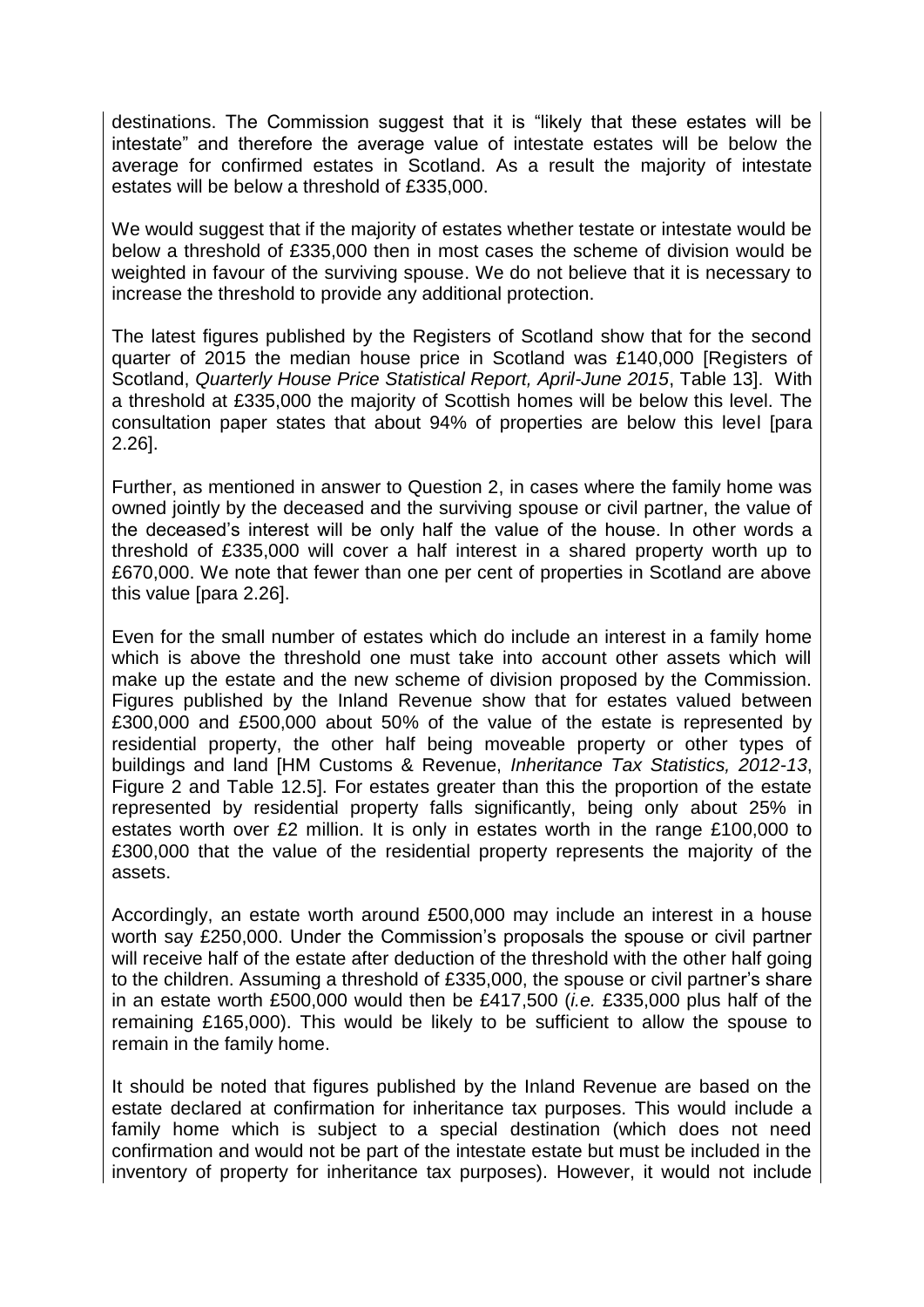other moveable assets which pass on death but which do not form part of the estate of the deceased, such as death-in-service benefits, pension rights, insurance policies or other assets held in trust. These will generally go to the person nominated by the deceased, who will often be their spouse, civil partner or cohabitee. Accordingly, the surviving spouse or civil partner, particularly in a higher value estate, is likely to receive other assets as well as his or her share in the intestate estate. It is also likely that the surviving spouse or civil partner will have assets of their own. It appears unlikely therefore that with the threshold set at £335,000 a surviving spouse would be unable to remain in the family home even if the value of the home were above this level.

We would further suggest that the existing limits to prior rights are of limited assistance in fixing the threshold level. The existing prior right to a share in the family home is up to a limit of £473,000, to which can be added up to £29,000 in furnishings and plenishings and a sum of £50,000. However, in practice if the estate includes an interest in a house, it will be a half share in an average price house probably worth around £70,000. If one includes a half share in the furnishings and plenishings worth say £10,000, and the whole sum of money of £50,000, a more likely figure for the total value of the prior rights in a typical case would be about £130,000 with anything over that going mainly to the children.

The Commission concluded that their proposed figure for the threshold of £300,000 would mean that "in the vast majority of cases the surviving spouse will take the whole estate under the new proposals and only the children of the wealthiest Scots will have a claim on an intestate estate." [Scot Law Comm 2.14] That would also be the position if the figure was set at £335,000.

Q.6 Should the spouse/civil partner retain the family home irrespective of value?

X

**Yes**  $\vert \vert$  **No**  $\vert \vert$  **Don't know** 

# **Please give reasons for your answer:**

We would favour an express provision which would enable the spouse or civil partner to succeed to the family home, similar to the present prior right to succeed to the interest in the family home. However, we believe that it should be limited to balance the interests of the children. The present limit of £473,000 already covers 98% of Scottish properties, and given that the majority of couples own their home in common, in practice this covers properties up to a value of £946,000. In the event that an equivalent to prior rights was retained that would be sufficient.

Q.7 Should the threshold sum be reduced by the value of survivorship destinations in the title to heritable property?

X

**No | | Don't know** 

# **Please give reasons for your answer:**

Where title to heritable property passes under a survivorship destination it will not form part of the deceased's estate [s.45 of draft Bill, in effect re-enacting section 36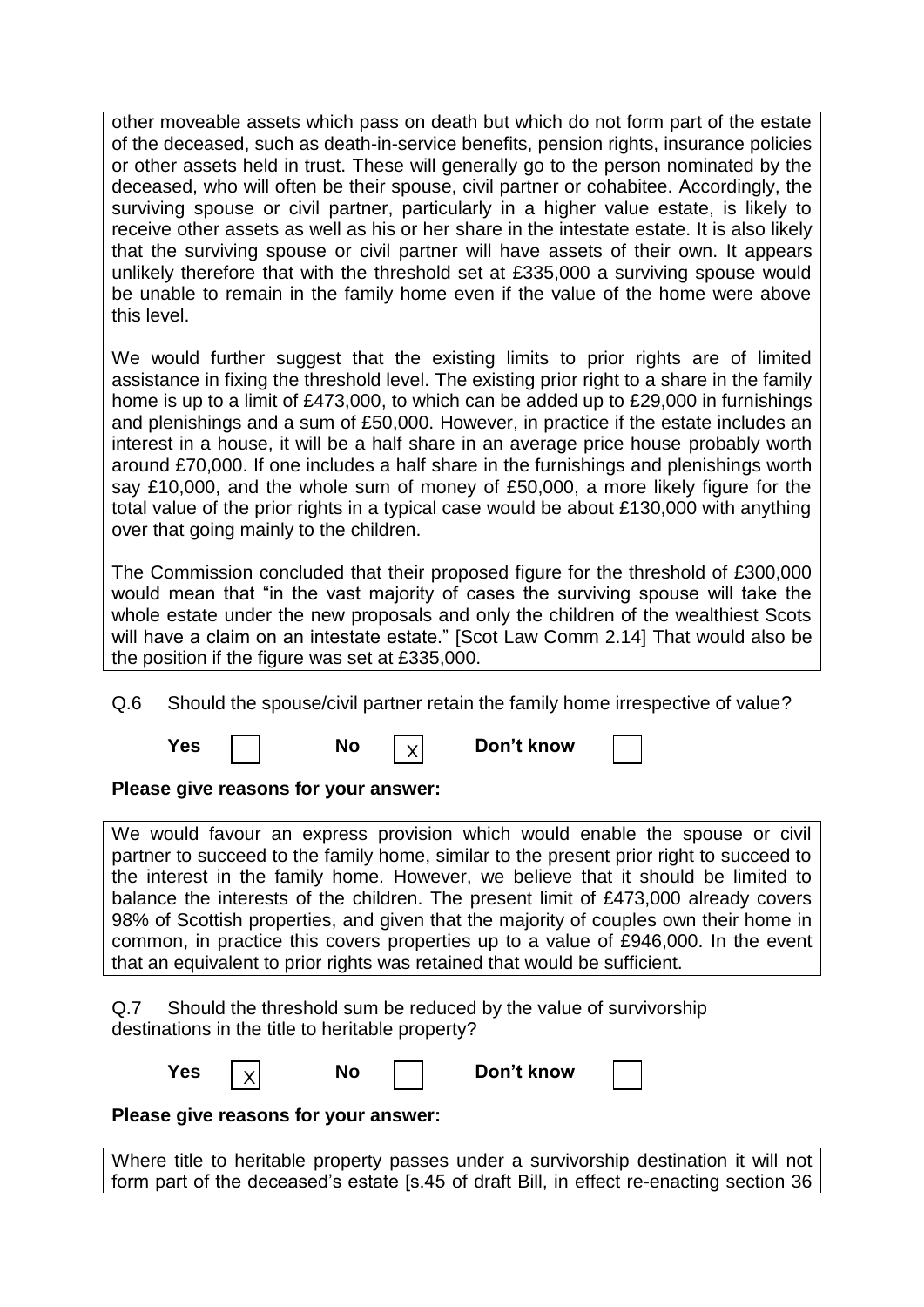of the Succession (Scotland) Act 1964] and will not fall to be dealt with as part of the intestate estate. However, the proposed threshold sum has been set with regard to the existing level of prior rights and to the price of houses in order to ensure that the surviving spouse or civil partner can remain in the family home. Where there is a survivorship destination in favour of the surviving spouse or civil partner, they will be able to remain in the family home automatically, and therefore we believe the threshold should be adjusted to take account of this.

The existing system of prior rights already takes account of this situation. Where the title to the family home includes a survivorship destination, there will be no house for the surviving spouse or civil partner to claim. In other situations of partial intestacy the prior rights are also adjusted. For example, the right to a sum of money under section 9(1) is adjusted to take account of any legacies which have been left and accepted by the surviving spouse or civil partner.

Accordingly, we believe that the threshold should be adjusted to take account of a special destination and also in any situation of partial intestacy the threshold should be adjusted to take account of legacies left to and accepted by the spouse.

Q.8 Should the threshold sum take into account the value of survivorship destinations in the title to moveable property?

| Yes. |  | No |  | Don't know |  |
|------|--|----|--|------------|--|
|------|--|----|--|------------|--|

# **Please give reasons for your answer:**

For the reasons set out in answer to Question 7 we agree the threshold should be adjusted for property passing to the surviving spouse or civil partner which does not form part of the intestate estate.

Q.9 Where the deceased is survived by a spouse or civil partner and issue, and the net value of the deceased's right in a dwelling house which passes to the spouse or civil partner by virtue of a survivorship destination exceeds the threshold sum, should the sum be deducted from the deceased"s intestate estate and the surviving spouse/civil partner be entitled to half of the resulting amount, if any, with the rest of the estate shared among the issue?

| Don't know<br>Yes<br>No |  |
|-------------------------|--|
|-------------------------|--|

# **Please give reasons for your answer:**

This method of adjusting the estate takes into account the full value of the house passing to the surviving spouse or civil partner to ensure that the overall division of the estate including the family home will be the same whether or not the title includes a survivorship destination, which we believe is fair.

Q.10 Should there be a qualifying period before which a surviving spouse/civil partner could acquire some or all of the threshold sum?

X

**Yes**  $\vert \vert$  **No**  $\vert \vert$  **Don't know**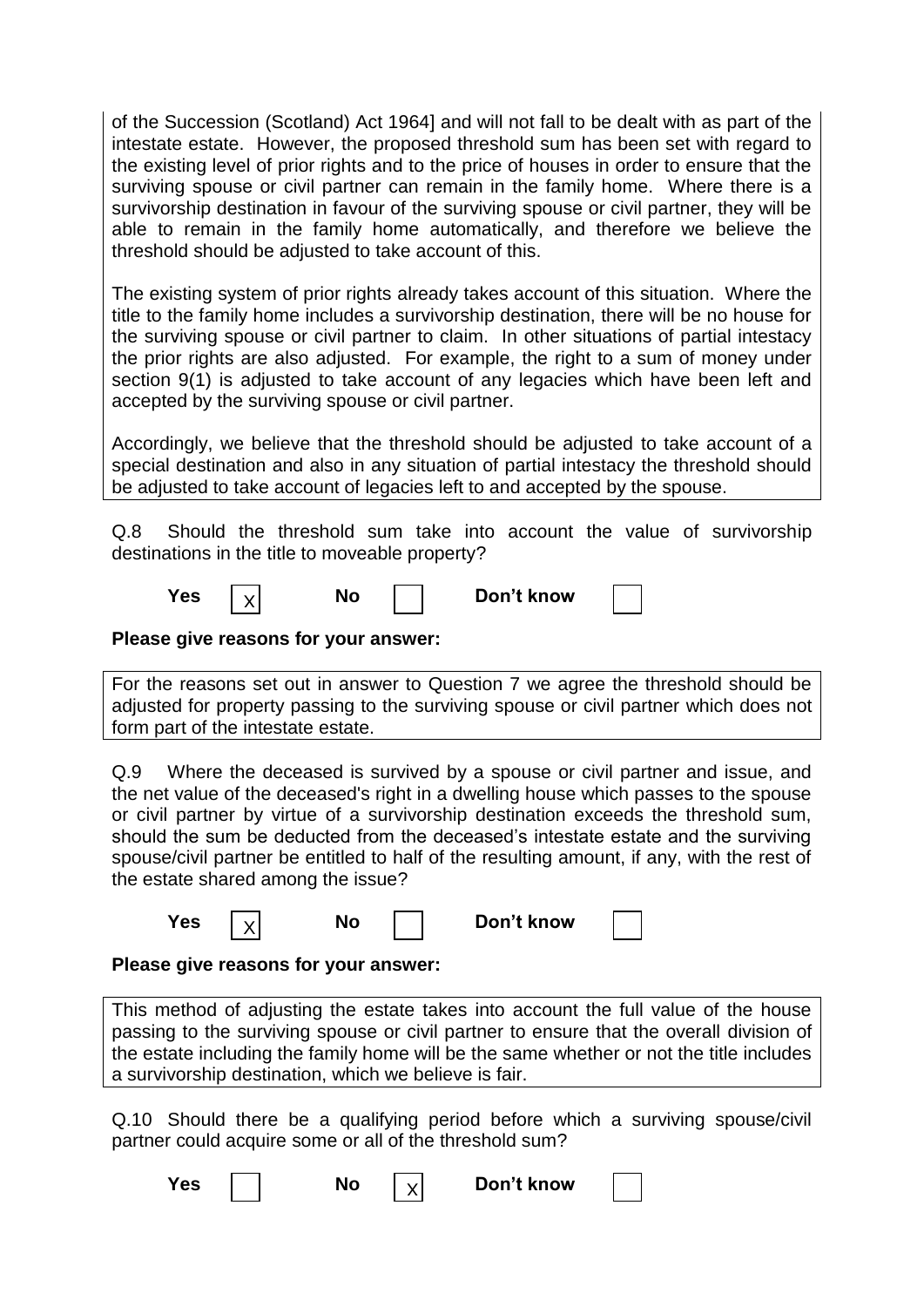#### **Please give reasons for your answer:**

Marriage or civil partnership is a matter of status which people choose to enter into in the knowledge that they are undertaking certain obligations to their partner and acquiring certain rights, including succession rights. We do not believe any further qualification should be required from a spouse or civil partner before they acquire succession rights.

Q.11 Where the value of the family home exceeds the threshold sum, should there be a period during which the property could not be sold?

X



**No**  $\vert \vee \vert$  **Don't know** 

**Please give reasons for your answer:**

How likely this scenario is to arise will depend in part on the level of the threshold. However, even if the threshold is set at the lowest level suggested in Question 5 then, for the reasons set out above, the likelihood of the scenario arising is very small. Further, in the rare cases that the value of the family home does exceed the threshold sum, it is very likely that with the addition of half of the remainder of the estate over the threshold the actual share of the estate going to the surviving spouse or civil partner will exceed the value of the family home so that the spouse or civil partner can accept the family home in lieu of his or her share in the estate. Accordingly, we do not see the need for such a provision.

In addition, the persons entitled to be appointed executor-dative will be the surviving spouse or civil partner together with the children. The surviving spouse or civil partner will accordingly be able to decide, or at least influence, how and when the property is sold, so it seems unnecessary to regulate this process.

Further, the steps needed to obtain confirmation to a high value estate and to market a high value property mean that it would be likely to be a number of months at least before the property could actually be sold.

Q.12 If you have answered yes, should that period be two years? Yes I No I Don't know **Please give reasons for your answer:** Not applicable Q.13 Where a person renounces their rights under an estate should they be regarded as not having survived the deceased?

| Yes |  | Nο |  | Don't know |  |  |
|-----|--|----|--|------------|--|--|
|-----|--|----|--|------------|--|--|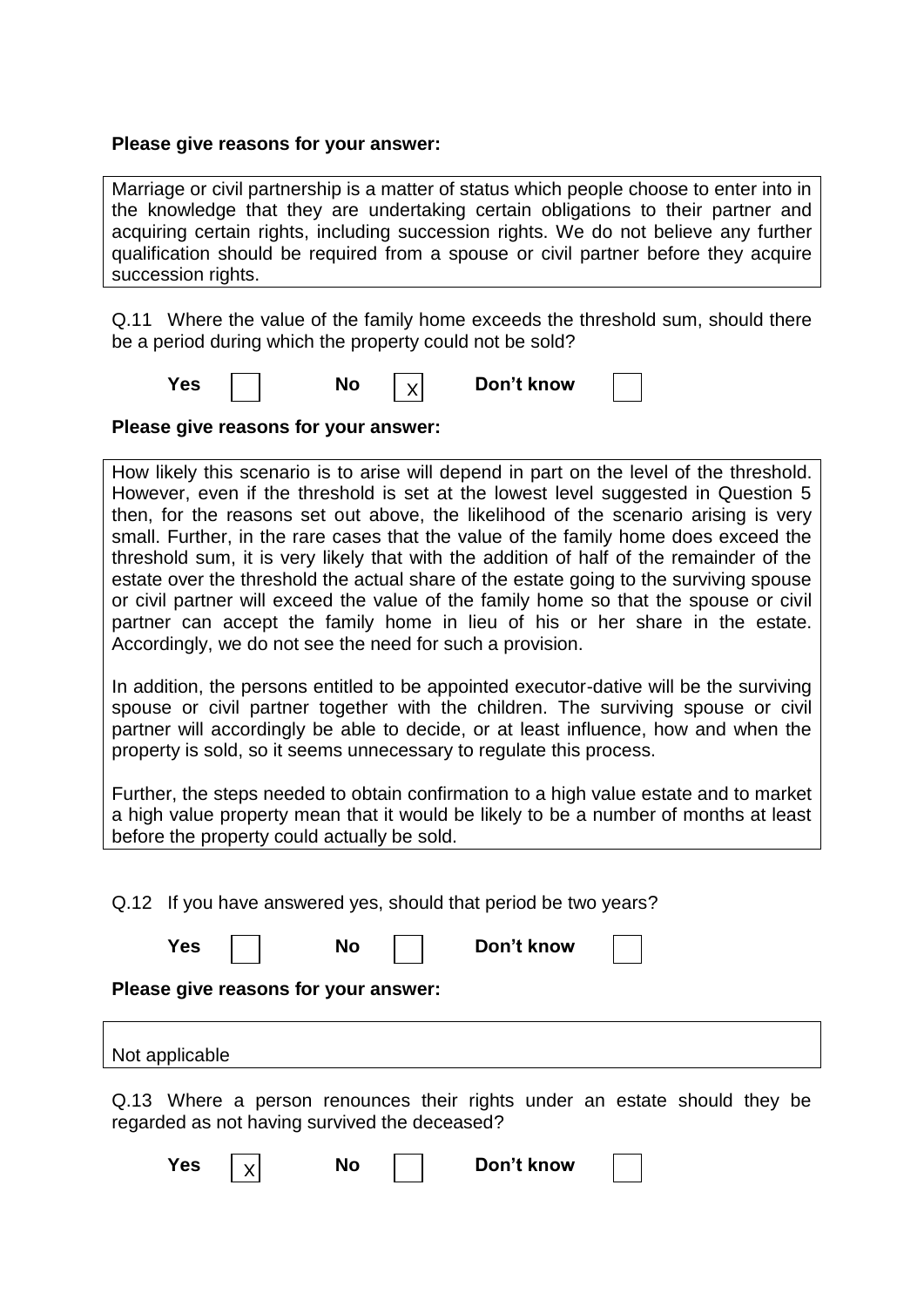### **Please give reasons for your answer:**

This is the present law. Every person is entitled to renounce an inheritance if they do not wish to receive it for whatever reason. This is often done in the context of separation agreements, but can arise in other circumstances, including after the death of the deceased. The effect of the rule is that the person who has renounced their right is treated as if they had not survived the deceased and the share which would have gone to them goes instead to the person next in line either in accordance with the terms of a will or the law of intestacy. We believe that is the correct outcome as it means that the estate devolves in line with the wishes of the deceased as expressed in a will or, in the absence of a will, in line with the law of intestacy as the deceased will have expected.

Q.14 Where a person renounces their entitlement under an estate should they also be able to renounce the entitlement of their issue?



### **Please give reasons for your answer:**

We are not persuaded that there is a need for this provision. The Commission give the example of a person, A, who dies leaving a brother B and sister C, who is handicapped. B wishes to renounce his share in favour of C [para. 2.51]. Under the present law, the effect of a renunciation would be that B"s share would go to his son, D. However, this result can be avoided in a number of ways. First, while still alive A could write a will leaving his estate to C. B and D would then receive no share. Second, after A"s death, B could accept his share of the estate and then gift it to C. There may therefore be no need to grant a parent the right to renounce the rights of their children and other issue.

It is also possible that if such a right were to be granted it could be used by B for the purpose of disinheriting his children, which may not be an acceptable motivation.

Q.15 Please also feel free to comment on any of the other recommendations made by the Commission and set out at paragraph 2.36 above.

We have nothing to add to the answers to Questions 1 to 14.

### **Impact**

Q.16 What do you think the impact of implementing the Chapter 2 proposals would be:

We have commented on the changes in the law in general above. We are not in a position to assess in any more detail the impact of the proposals.

Q.16(a) On individuals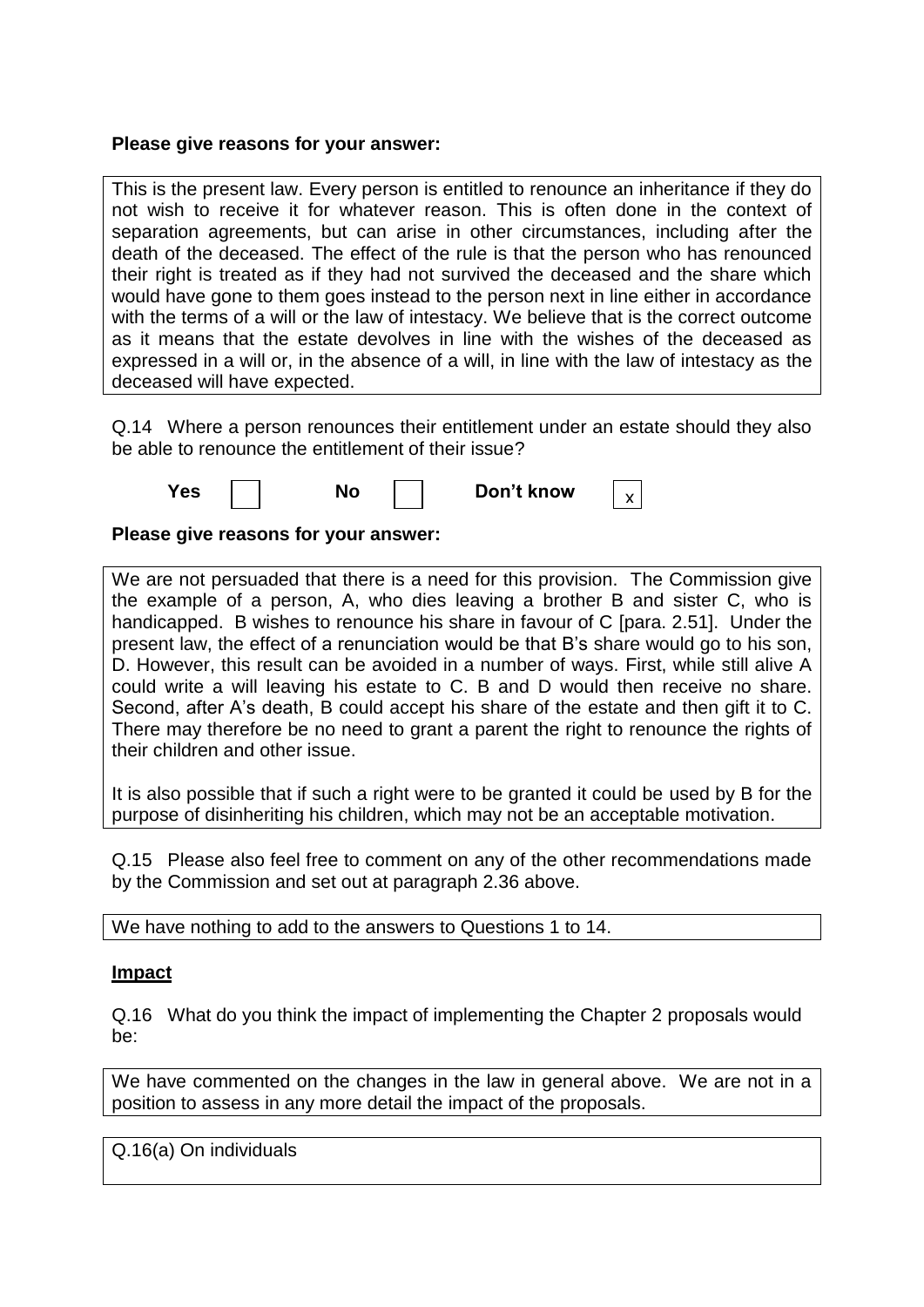Q.16(b) On families

Q.16(c) On the legal profession

Q.16(d) On the courts

Q.16(e) On business?

### **Chapter 3: Protection from Disinheritance**

Q.17 Should a spouse or civil partner be able to claim a fixed share from the whole estate (heritable and moveable) as a protection from disinheritance where the deceased left a valid will?



**Please give reasons for your answer:**

In common with many other legal systems, Scots law has traditionally provided spouses and children with a degree of protection against disinheritance by giving them a legal right to share in the deceased"s estate which cannot be defeated by the terms of a will. In this respect Scots law follows the European civil law approach which allows the deceased a right to leave part of his or her estate to whomsoever he or she chooses, but requires that part of the estate goes to his or her spouse and children. This distinguishes Scots law from the English common law approach with its emphasis on the deceased"s absolute freedom to test.

We note that the public attitude surveys cited by the Commission [para. 3.1] strongly support the retention of this protection from disinheritance for both spouses and children. Accordingly, these rights remain in accordance with current public expectations.

The significance of these rights also needs to be considered in the wider context of succession law. Legal rights provide an important protection against accidental disinheritance by a spouse neglecting to change an old will. Under English law spouses and civil partners are protected by legislative provisions which provide that a will is in general revoked by marriage (s18, Wills Act 1837) or by entering into a civil partnership (s18B). The spouse or civil partner will then receive their entitlement under the law of intestacy unless the testator makes a subsequent will. Under Scots law marriage or civil partnership has no effect on the validity of a will (see Question 71).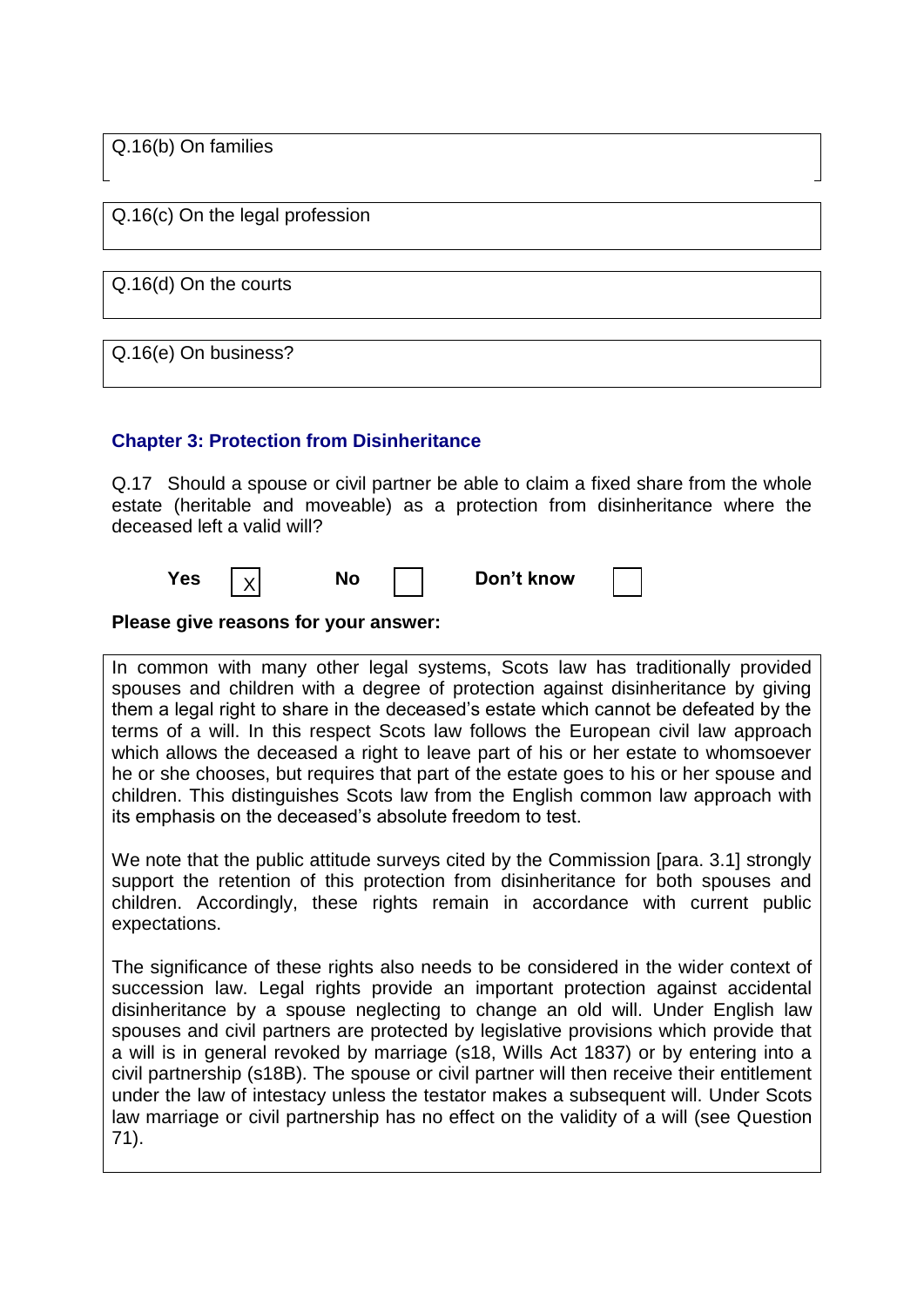Part of the justification for this approach is that spouses and civil partners are provided with guaranteed inheritance rights. There is no current proposal to change this rule and therefore we believe it is important to retain other protection against disinheritance.

We also agree with the Commission's proposal that the protection should be a fixed share from the whole estate. At present legal rights give a spouse or civil partner a share in the moveable estate only with the result that the extent of those rights may vary significantly depending on the nature of the property in the estate. The deceased may also seek to avoid the effect of legal rights by investing in heritage rather than moveable property. We agree that this distinction is outdated and that the legal share should be exigible from the whole estate.

Setting the legal share as a fixed share of what the spouse/civil partner would have received on intestacy has the benefit of simplicity and of avoiding disputes as to what would be a reasonable share. Determining what would be a reasonable share could involve consideration of many factors and there is a risk that the economically weaker party may be disadvantaged in any negotiation and forced to settle for a lower sum.

Q.18 Should that fixed share be 25% of what they would have received on intestacy?

| Yes | NC | Don't know |  |
|-----|----|------------|--|
|-----|----|------------|--|

### **Please give reasons for your answer:**

Whether the fixed share is 25% of what would have been received on intestacy or a slightly higher amount, such as 33%, appears to us to be a question of policy for the legislature to determine.

Q.19 Should all children be able to claim a fixed share from the whole estate (heritable and moveable) as a protection from disinheritance where the deceased left a valid will?

| Yes |  | No | Don't know |  |
|-----|--|----|------------|--|
|-----|--|----|------------|--|

### **Please give reasons for your answer:**

As set out in answer to Question 17, the protection of children from disinheritance is a longstanding and distinctive feature of Scots law. The public attitude surveys quoted by the Commission showed strong public support for the retention of this protection especially in the absence of a surviving spouse [para 3.1], although there was also majority support for the children to receive a share from the estate even if there was a surviving spouse or civil partner [para. 3.27]. Further, the evidence from executry practitioners was that most parents do not view the inability to disinherit their children as unreasonable [para. 3.28].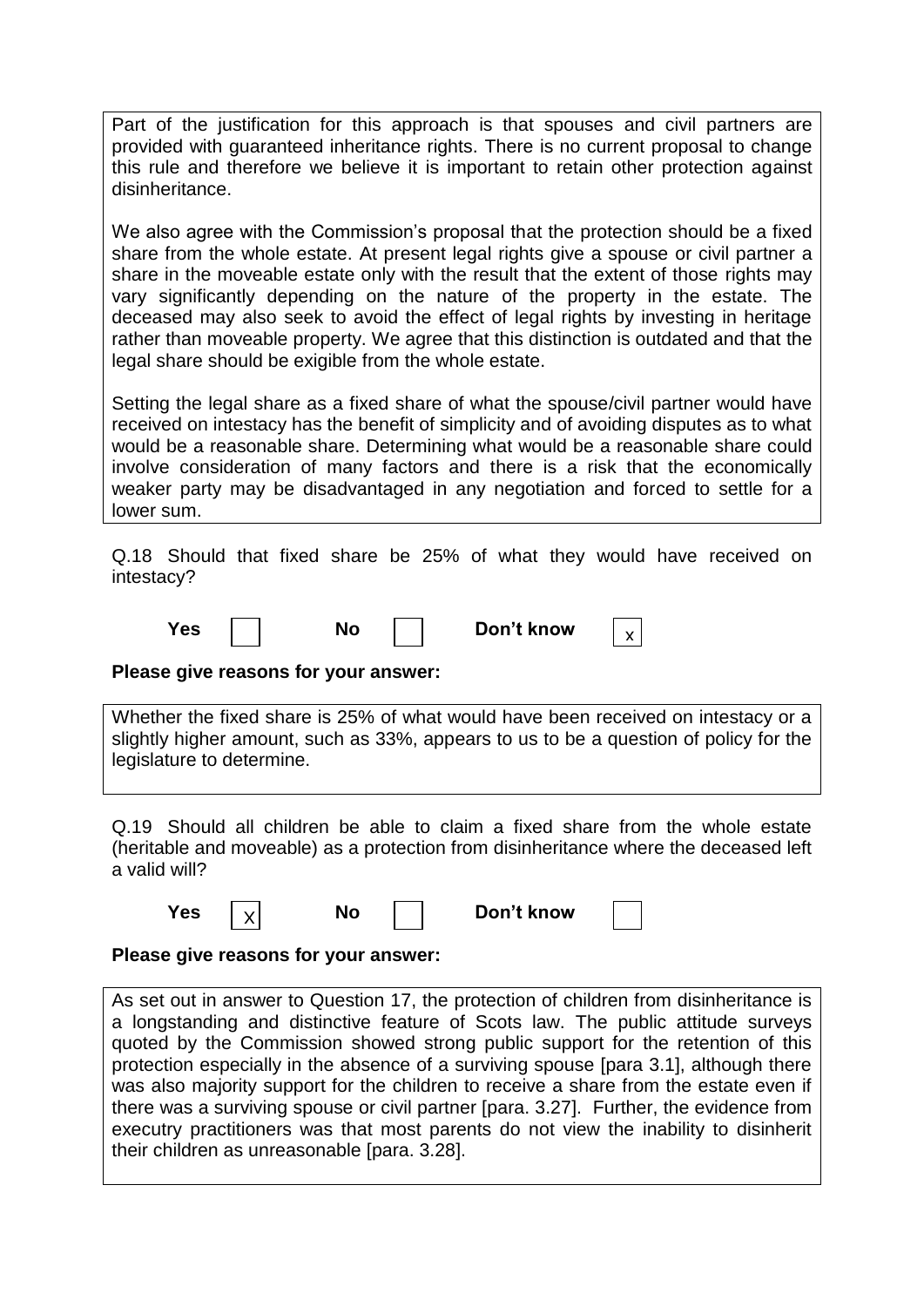This proposal should also be considered in the context of other proposed reforms. The Commission has proposed the abolition of the rule whereby a will may be held to be revoked by the subsequent birth of a child of the testator (see Question 47). This rule provided children, most obviously young children, with some additional protection against accidental disinheritance. There are difficulties with the operation of the rule and we have supported its abolition. However, this is on the basis that the right of a child to a legal share is retained as part of the protection for children.

This rule apart, it is in general difficult to challenge a will under Scots law. For example, a disappointed child will often be suspicious of a will executed by their parent later in life, possibly when the parent is in failing health, which excludes that child in favour of another sibling or a new partner. However, in the absence of compelling evidence, the courts are reluctant to hold that there has been undue influence by the other sibling or new partner or that the parent has lost all capacity to make a will. The provision of a legal share for the children protects to some extent against the risk of such abuse and probably reduces the number of challenges to wills which are raised in the courts.

The proposal also still allows the testator complete testamentary freedom in respect of most of his or her estate. If he or she wishes to favour one child or to leave a substantial legacy to a charity they are free to do so. Further, through the use of devices such as liferent trusts the testator could leave the whole estate in liferent, for example to a disabled child, and then in fee to all of their children or their issue. Indeed where the testator"s intentions are well-motivated there is no reason to believe the children will challenge them, and the very small number of claims for legal rights under the existing law suggests that in almost all cases testators either are making provision for their children or the children are content to respect their wishes.

We believe the proposal for children to receive a fixed legal share does strike the right balance between protecting the children and respecting the wishes of the testator.

We also agree that for the same reasons set out in answer to Question 17 that the legal share should come out of the whole estate, moveable and heritable, and that providing for a fixed share for children would be better.

Q.20 Should a child"s claim from a fixed share from the whole estate (heritable and moveable) be 25% of what he or she would have received on intestacy?

X

**Yes**  $\vert \vert$  **No**  $\vert \vert \sqrt{ } \vert$  **Don't know** 

# **Please give reasons for your answer:**

Whether the legal share should be 25% or a slightly higher percentage, such as 33% of what the child would have received on intestacy appears to us to be a matter of policy for the legislature to determine (as with our answer to Question 18).

We agree with the proposal to link the legal share to what the child would have received on intestacy. Under the current law the legal rights are calculated as a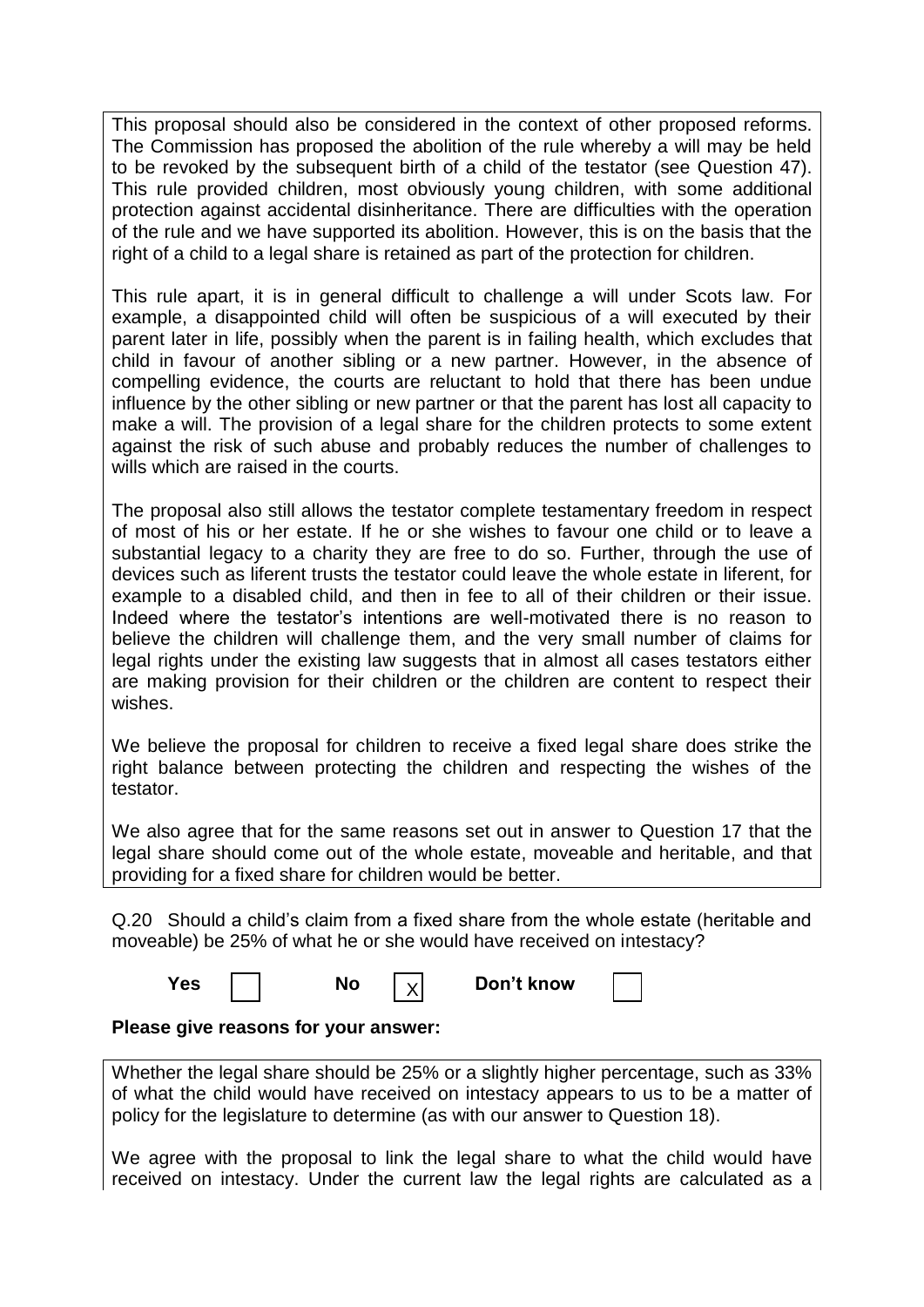share of the moveable estate without regard to the spouse"s prior rights. This can result in cases where the children are entitled to receive more in legal rights if there is a will than they would on intestacy. This does not seem to be a sensible outcome. Linking the legal share to the share received on intestacy avoids this difficulty.

The overall effect of the proposed changes is that in some cases children will have less protection against disinheritance than under the existing law. At present, regardless of the size of the estate, the children will have a claim for legal rights out of the moveable part of the estate. Under the proposals, if there is a spouse or civil partner the children will have no claim for a legal share if the estate is below the threshold. Even for estates above the threshold, in some cases the children"s legal share will be lower than under the present law.

For example, A dies leaving his whole estate consisting of an interest in a house worth £150,000 and moveable estate of £90,000 to his spouse, B. At present his children would be entitled to claim legal rights of £30,000. However, under the new proposals they would have no claim.

If the estate consisted of an interest in a house of £265,000 and moveable property of £150,000, then under the present law the children could claim £50,000 between them in legal rights. Under the proposals assuming a threshold of £335,000, the children would be able to claim only £10,000 in total.

Under the proposed new provisions, a child will only be better protected than at present if there is no spouse and the majority of the estate is heritable property. In all other cases there is less protection.

There is one further issue in relation to how the legal share is calculated. The children"s legal share is calculated as a share of the net testate estate or, if there is a partial intestacy, the combined net testate and net intestate estate [s.12, Draft Bill]. In either case this would not include property passing under a special destination [s.45(2), Draft Bill]. This significantly diminishes the value of the estate used to calculate the legal share and would mean that the children will receive significantly less than 25% of what they would have received on intestacy.

For example, assume A dies leaving a half share in a house worth £250,000 and other moveable property worth £150,000. If title to the house passes under a special destination to A"s spouse, B, then A"s net estate will be £150,000. If A dies intestate, then, assuming the threshold was £300,000 (as proposed by the Commission) B would receive a further £100,000 and A"s two children C and D would each receive £25,000. This is because under section 3 of the Draft Bill the threshold is modified to take account of the house passing under the special destination. The threshold is accordingly reduced to £50,000 with the effect that B gets the first £50,000 out of the net estate and half of the balance, and C and D split the other half of the balance.

However, if A dies testate leaving the whole estate to B, then for the purposes of calculating C and D"s legal share under section 12, A"s net testate estate would be £150,000. Section 12(3) of the Draft Bill then provides that the legal share is to be calculated as 25% of what C and D would have received had A died leaving net intestate estate of the same value as the net testate estate. However, if the value of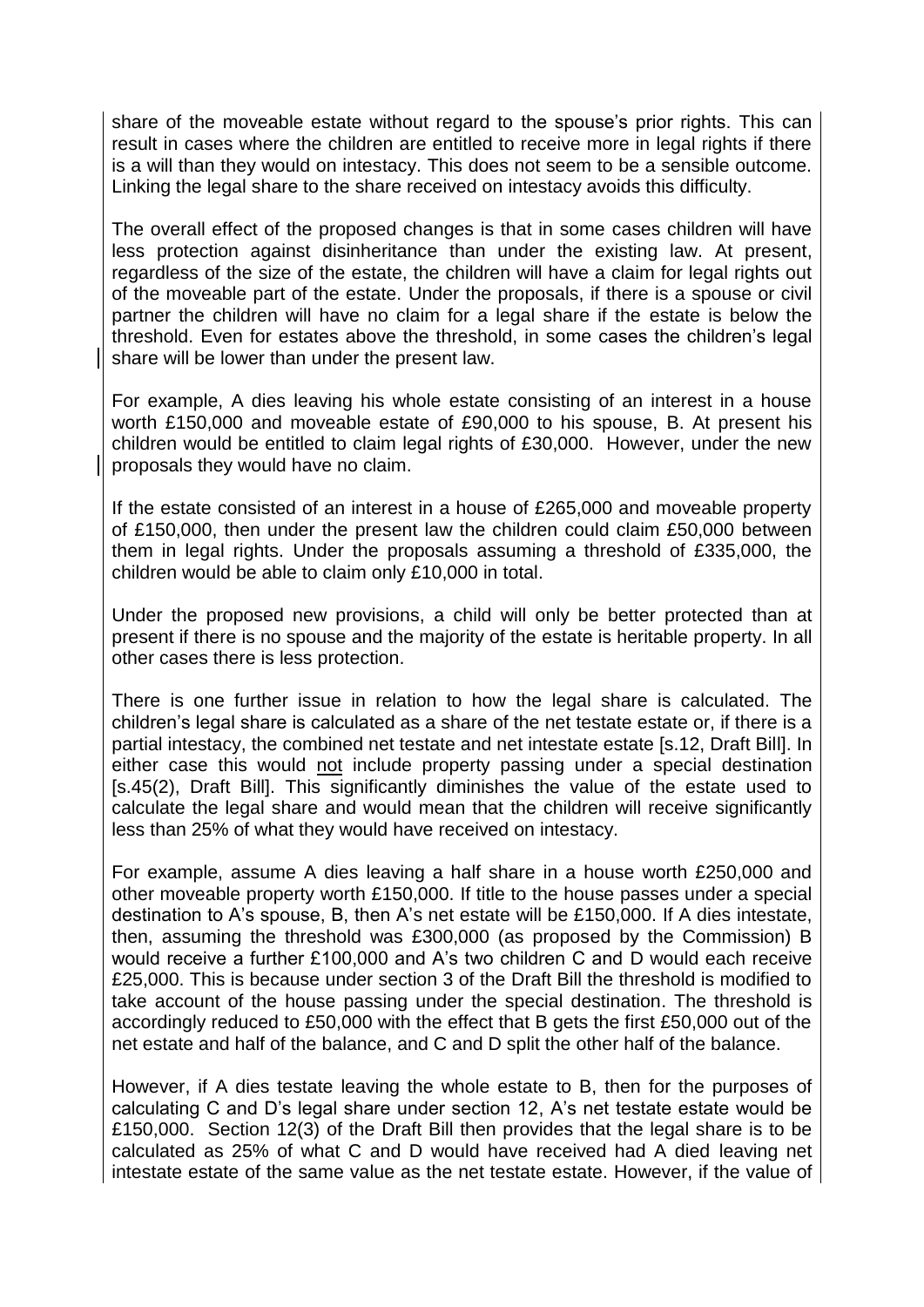the net intestate estate had been only £150,000 then C and D would have received nothing on intestacy and therefore would have no claim for a legal share.

This can be contrasted with the same situation where there is no special destination. The same division would be achieved on intestacy. However, if A dies testate leaving the whole estate, including the half share in the house, to B, because the deemed value of the net intestate estate would now be £400,000, C and D would receive 25% of £50,000.

This does not appear to be what was intended under the scheme, namely that C and D would receive as a legal share 25% of what they would actually have received had A died intestate. Further, there seems no justification for the outcome to be affected by the existence of the special destination. Accordingly, we would suggest that the definition of net testate estate for the purposes of section 12 should be altered so that it includes property passing under a special destination. We note that under the alternative proposal for a dependent child to claim a capital sum the definition of net estate is extended to include property passing under a special destination (ss. 18 and 21).

Q.21 Should it be possible to renounce legal share?

| Yes<br>NΟ |  |  |  | Don't know |  |
|-----------|--|--|--|------------|--|
|-----------|--|--|--|------------|--|

**Please give reasons for your answer:**

We agree that if someone wishes to renounce their legal share they should be entitled to do so as is presently the case with legal rights. This right is an important part of executry administration in that an executor often needs to establish whether a beneficiary is accepting a legacy and renouncing his legal rights, or whether he wishes to claim his legal rights and reject the legacy. This same issue will arise under the new scheme in relation to the legal share.

Q.22 Should renunciation remove that person"s issue having a right to a legal share of the estate?

| <b>No</b><br>Don't know<br>Yes<br>X                                                                                 |
|---------------------------------------------------------------------------------------------------------------------|
| Please give reasons for your answer:                                                                                |
| For reasons analogous to those set out in answer to Question 14 we are not certain<br>that this power is necessary. |
| Q.23 Should it be possible to apply to the court to pay the legal share in<br>instalments?                          |
| <b>Yes</b><br><b>No</b><br>Don't know                                                                               |
| Please give reasons for your answer:                                                                                |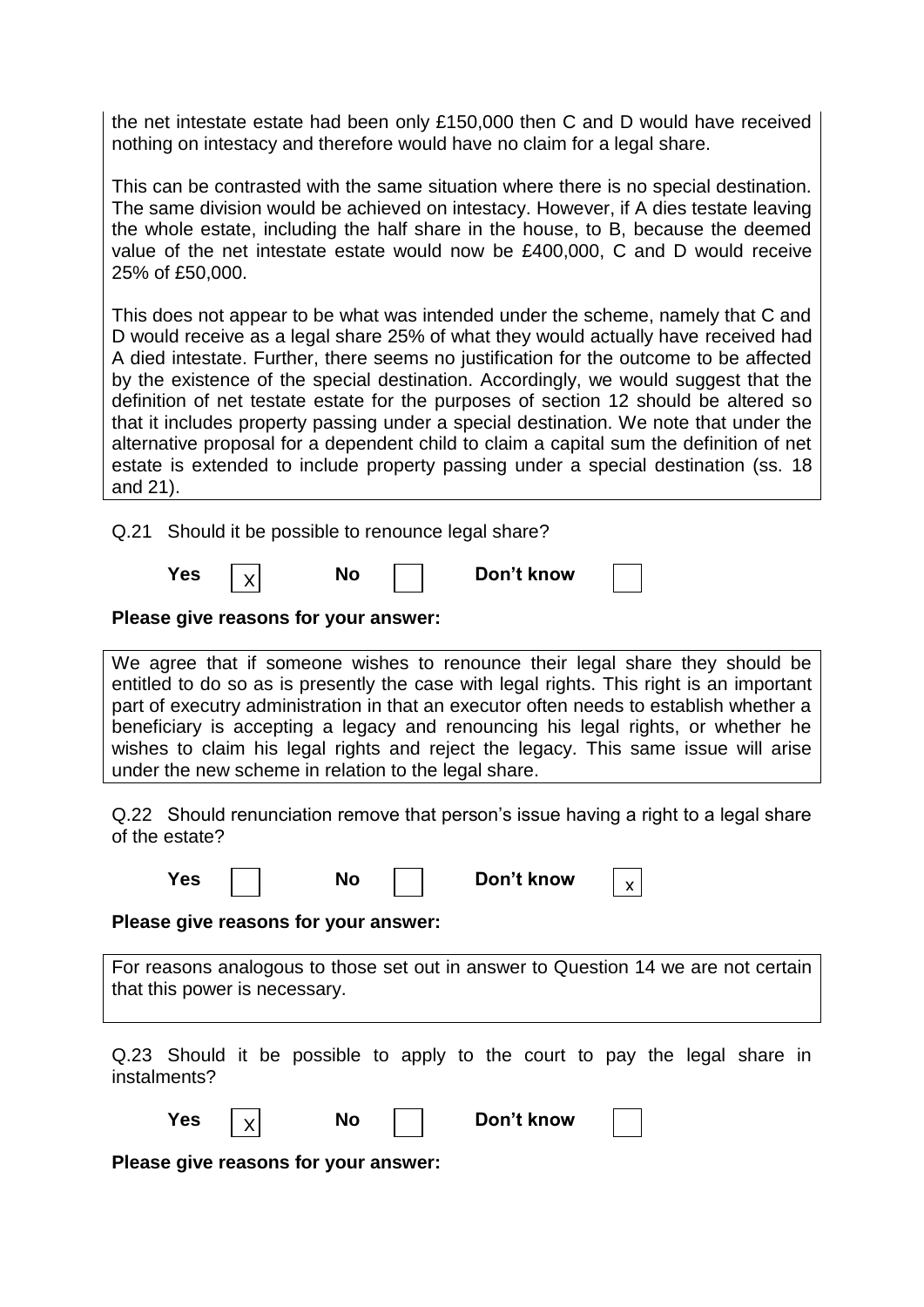There will be cases where meeting a claim for a legal share immediately might require an executor to sell an asset which the testator intended should be passed to one of the beneficiaries under the will, for example a farming or other small business which is intended to be passed to one of the testator's children. In this situation the executor should be able to apply to the court to pay the legal share with interest in instalments. In practice this is a matter which the executor and the beneficiaries should be able to resolve by negotiation, although the existence of the power will no doubt assist parties in reaching a reasonable compromise.

Q.24 Should dependent children be able to claim a capital sum payment, calculated on the basis of what would be required to maintain the child until no longer dependent?

| Yes |  | NO | Don't know |  |
|-----|--|----|------------|--|
|-----|--|----|------------|--|

**Please give reasons for your answer:**

As set out in answer to Question 19, we believe that the principle that children should be protected against complete disinheritance should remain part of the Scots law of succession.

If that is to be the case then Option 1 must be adopted. Option 2 is not based on that principle and addresses a different issue, namely whether a parent"s obligation to aliment their children should extend after their death so that the estate is bound to make provision for the child. To that extent we do not regard the options as alternatives.

Under the existing law the obligation to aliment a child ends when a parent dies. However, if before the parent"s death, the child or its legal guardian has obtained a court order ordaining the parent to make payments of aliment to the child then the court order remains enforceable as a debt due by the parent"s estate. The executor can apply for the order to be varied to nil, although there is no reason in principle to preclude this being done only on condition that there is to be a capital payment to the child. A similar issue arose under the former divorce law where a spouse, typically a husband, could be ordered to make regular payments to his former wife for the rest of her life or until she remarried. If the husband pre-deceased his former wife then his estate was bound to continue to make the payments, although this was often settled by making a capital payment to the former spouse in return for a discharge of the obligation.

The circumstances under which the proposed right will be exercised will be relatively rare, not least because today few parents die while their children are under 18, or even under 25 and in full time education. Further, in many of those cases the parent will have made provision for the children either directly in their will or by leaving their estate to the person with care of the children. If there is no will the intestate beneficiaries will either be the children if there is no spouse, or the deceased"s spouse who will often have care of the children in any event.

The main circumstances in which the children would be left without provision would be where the deceased is married or in a civil partnership but the children of the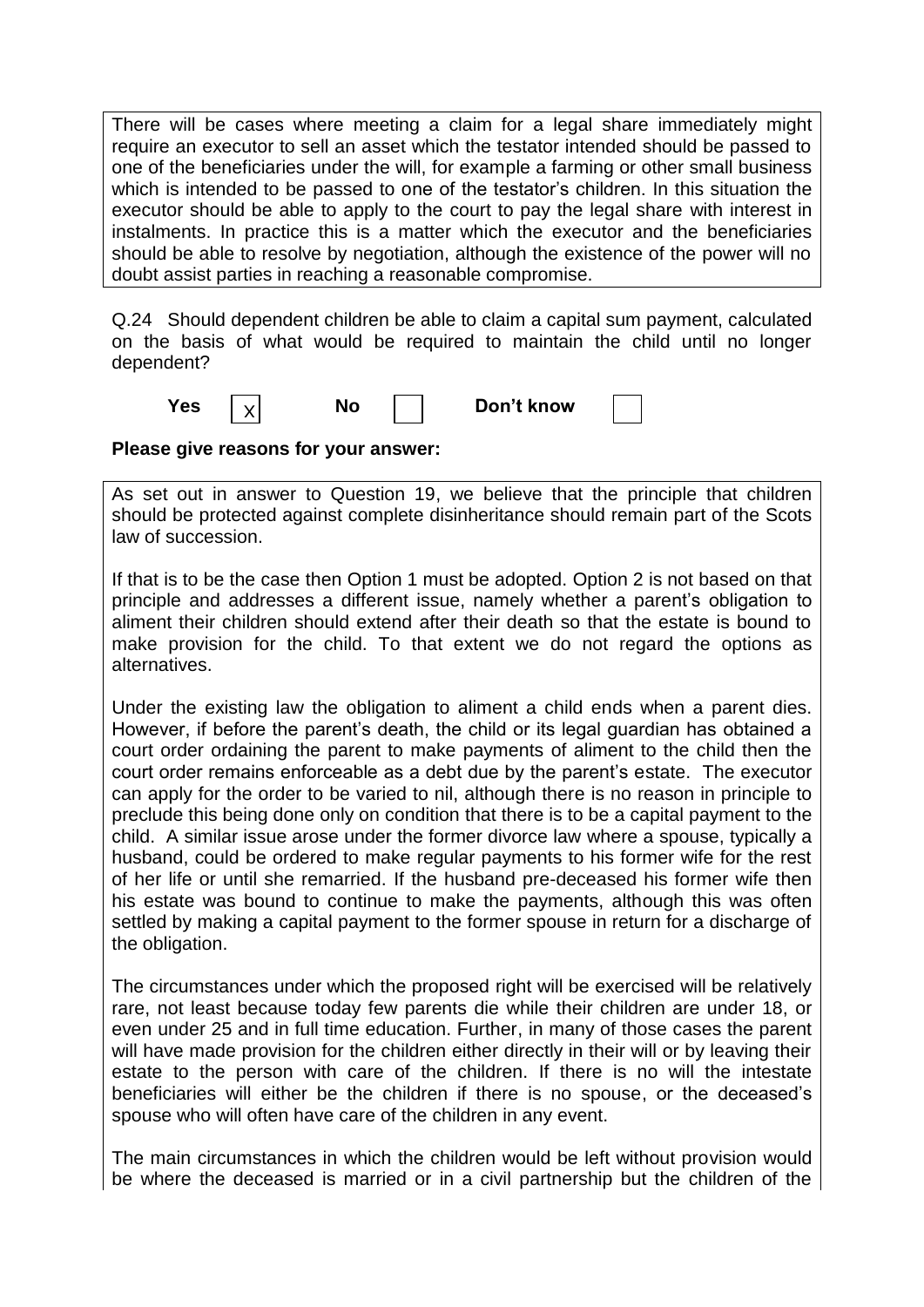deceased are not living with the deceased. In that situation the deceased may have left their whole estate to their spouse or civil partner or on intestacy the spouse or civil partner would in most cases be able to claim the whole estate. It may be thought surprising that in these circumstances, the obligation of aliment which the deceased would have owed to the children during their lifetime does not continue to be met to some extent by the estate at least until the children reach 18 or finish their education. In our view it is a legitimate criticism of the proposed scheme of division on intestacy that if there is a surviving spouse or civil partner then in the large majority of cases the children will be left without any provision and without any protection against disinheritance. This is as a result of the priority given to the surviving spouse or civil partner in setting the threshold. We address a number of these issues above.

However, whatever scheme is adopted, it is likely that there will be a small number of dependent children who are left without any provision following upon the death of their "absent" parent. In these circumstances we would favour a provision which allows the children to claim a capital payment in place of the obligation of aliment which the deceased would otherwise have owed to them.

This claim for alimentary provision could arise on intestacy where the estate would otherwise go to the surviving spouse or civil partner, or where the deceased has made a will. In the latter case the child would have to elect whether to accept any legacy under the will or to claim a legal share or to claim for alimentary provision. There could not be a claim for more than one of these options and the child would have to elect which one to receive. However, given that there would be uncertainty as to what level a court might fix the capital sum at, we believe the legislation should make it clear that the child will not have made an irrevocable election to accept the capital sum unless and until the child knows what that sum is to be. We do not believe that the mere making of a claim, which may result in no order being made, should be enough to constitute an election nor should the acceptance of an interim payment, which may ultimately have to be repaid.

Q.25 Would providing for dependent children to be able to claim a capital sum payment, have an impact on the efficient winding up of estates?

X

| Yes | No |  | Don't know |
|-----|----|--|------------|
|-----|----|--|------------|

**Please give reasons for your answer:**

In cases where the deceased was already making alimentary payments to the child whether voluntarily or under an agreement there would in principle be no difficulty in calculating what would be an appropriate capital sum to be paid in place of that ongoing obligation.

In other cases where there was no existing arrangement, there is more scope for dispute between the child and the executor as to the appropriate level of payment. However, the courts regularly deal with issues of this nature and there is no reason why disputes could not be resolved relatively quickly. Section 18(5) of the Draft Bill identifies the relevant information needed in order to determine the level of the capital payment. The parties should be able to provide all of that information fairly readily.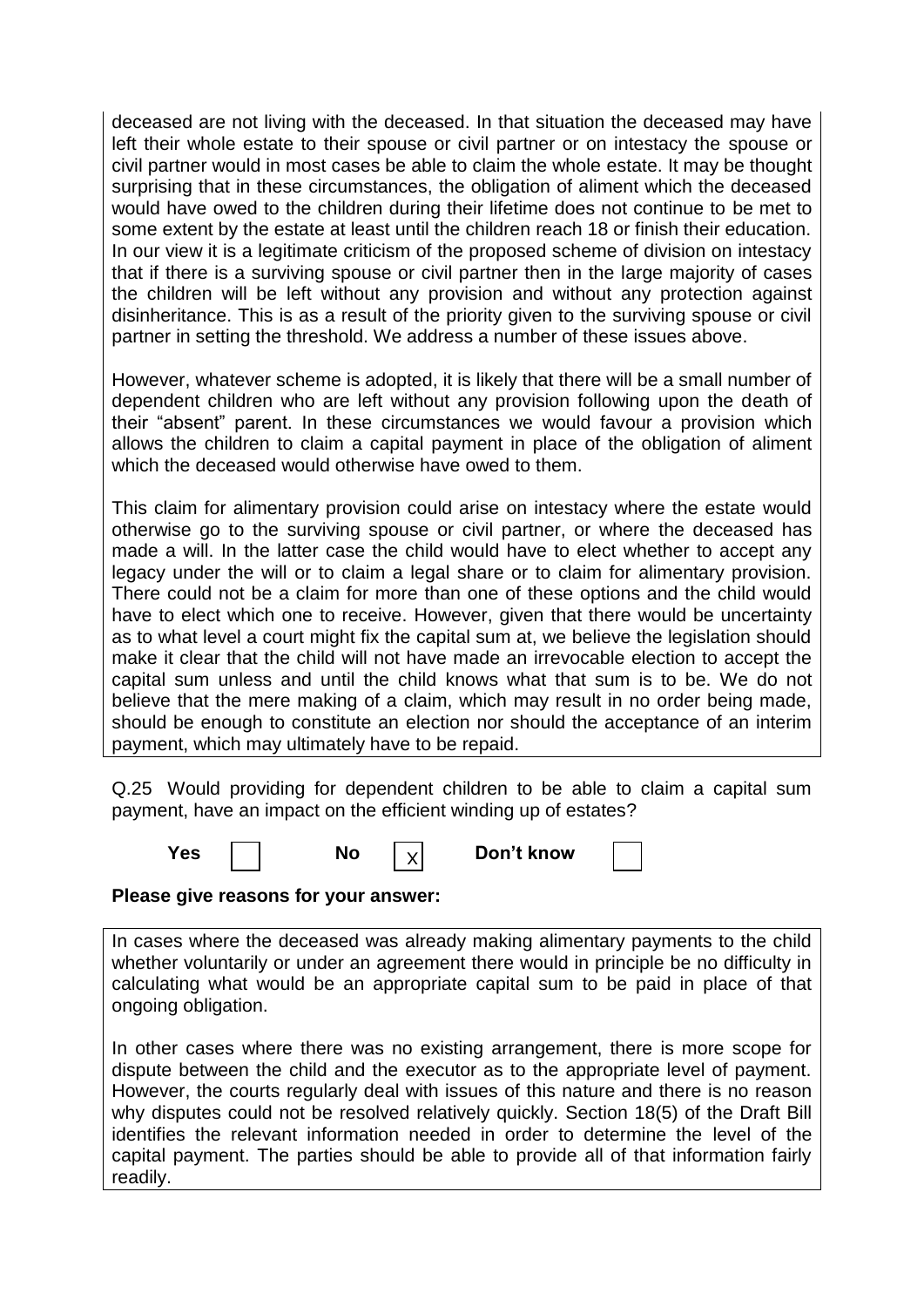Q.26 Would a time limit of 1 year from death, unless on cause shown, assist in the efficient winding up of an estate?

**Yes**  $|y|$  No  $|$  Don't know X

**Please give reasons for your answer:**

There will be some uncertainty in cases of this type as to whether or not any claim will be pursued, particularly if the children were not previously being supported by the deceased. Having a time limit would therefore be appropriate to enable the executor to proceed with the winding up of the estate if no claim is made.

In relation to the length of the time limit, there is concern that a limit of one year might unduly delay the administration of an estate. Section 29(6) of the Family Law (Scotland) Act 2006 set the time limit for claims by cohabitants for provision on intestacy at six months, although it is now proposed to extend this to one year (see Question 43). We believe that the same time limit should be adopted for all claims under the proposed legislation. Although six months would be sufficient for a cohabitant, we recognise that for children who will not have been living with the deceased and therefore may not hear about the death for some time, this time limit might be too short. We would therefore agree with the proposal of one year.

It is important, however, to make provision for later claims on cause shown. There is no obligation on the executor to advise the children or their legal guardian of the right to claim and given that the children will often be under 16 and entirely unaware of their rights, there may well be a good explanation for a late claim.

Q.27 Should dependent children with capacity be able to renounce a claim for a capital sum payment?

| Don't know<br>Yes<br>Nα |  |
|-------------------------|--|
|-------------------------|--|

**Please give reasons for your answer:**

As mentioned in answer to Questions 13 and 19, any person with full legal capacity should be free to renounce a claim.

Q.28 Please also feel free to comment on any of the other recommendations made by the Commission and set out at paragraph 3.30.

We have nothing further to add to what is set out in answers to Q17 to Q27.

# **Impact**

Q.29 What do you think the impact of implementing the Chapter 3 proposals would be: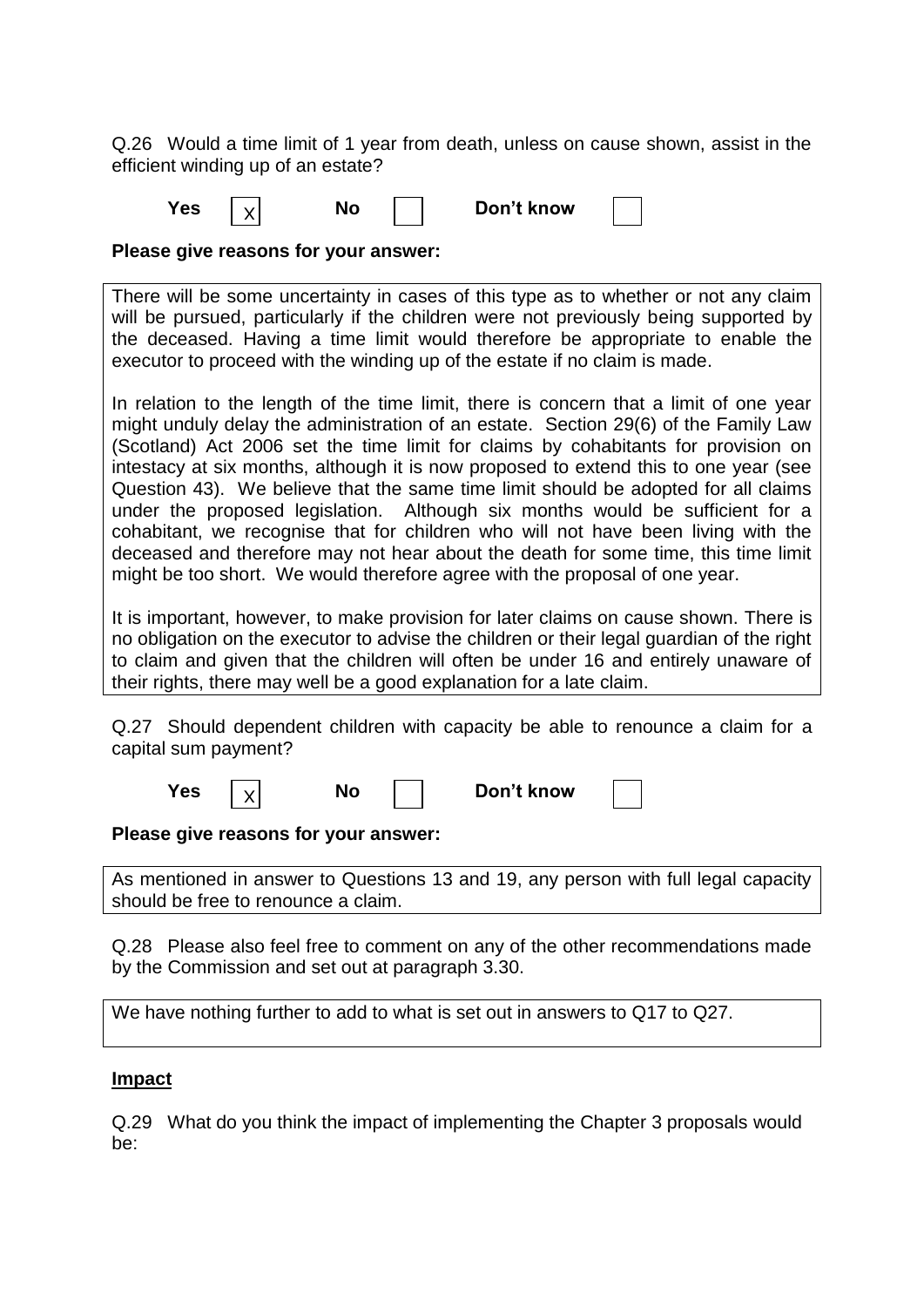We have set out in the above answers our comments on the changes in relation to the distribution of estate. We are not in a position to estimate the precise impact of these proposals on the groups identified.

Q.29(a) On individuals

Q.29(b) On families

Q.29(c) On the legal profession

Q.29(d) On the courts

Q.29(e) On business?

# **Chapter 3A: Agricultural Units**

Q.30 In examples 12-15 on pages 38-9, would there be scope for the legal share to be met by the principal beneficiary borrowing against the assets they have inherited (i.e. mortgaging a mortgage-able element of the agricultural unit)?

| es' | Nſ<br>JV. | Don't know |  |
|-----|-----------|------------|--|
|-----|-----------|------------|--|

### **Please give reasons for your answer:**

The question does not admit of an unqualified yes or no answer. Whether or not a beneficiary can borrow will depend on a number of factors, one of which might be the current indebtedness of the farm. If there is a large overdraft then further borrowing might not be possible.

Further, the value of land is often in excess of the agricultural return that can be made from the land. Thus there might be a large legal share claim (say 25% of the value of the land), but the agricultural return from the land might not be sufficient to meet repayments on money borrowed on security of the value of the land, particularly if the farm already carries an overdraft.

As far as agricultural tenancies are concerned, an agricultural tenant cannot at present borrow on the security of the tenancy. Tenancies under the Agricultural Holdings (Scotland) Act 1991 can have a substantial value, which is often between 25 and 50% of the open market value of the land. Long Duration Tenancies and the proposed Modern Long Duration Tenancies also have value. While borrowing against the security of the owned land by an owner occupier might be possible this is not an option for a tenant. At present a low value may be entered in the Confirmation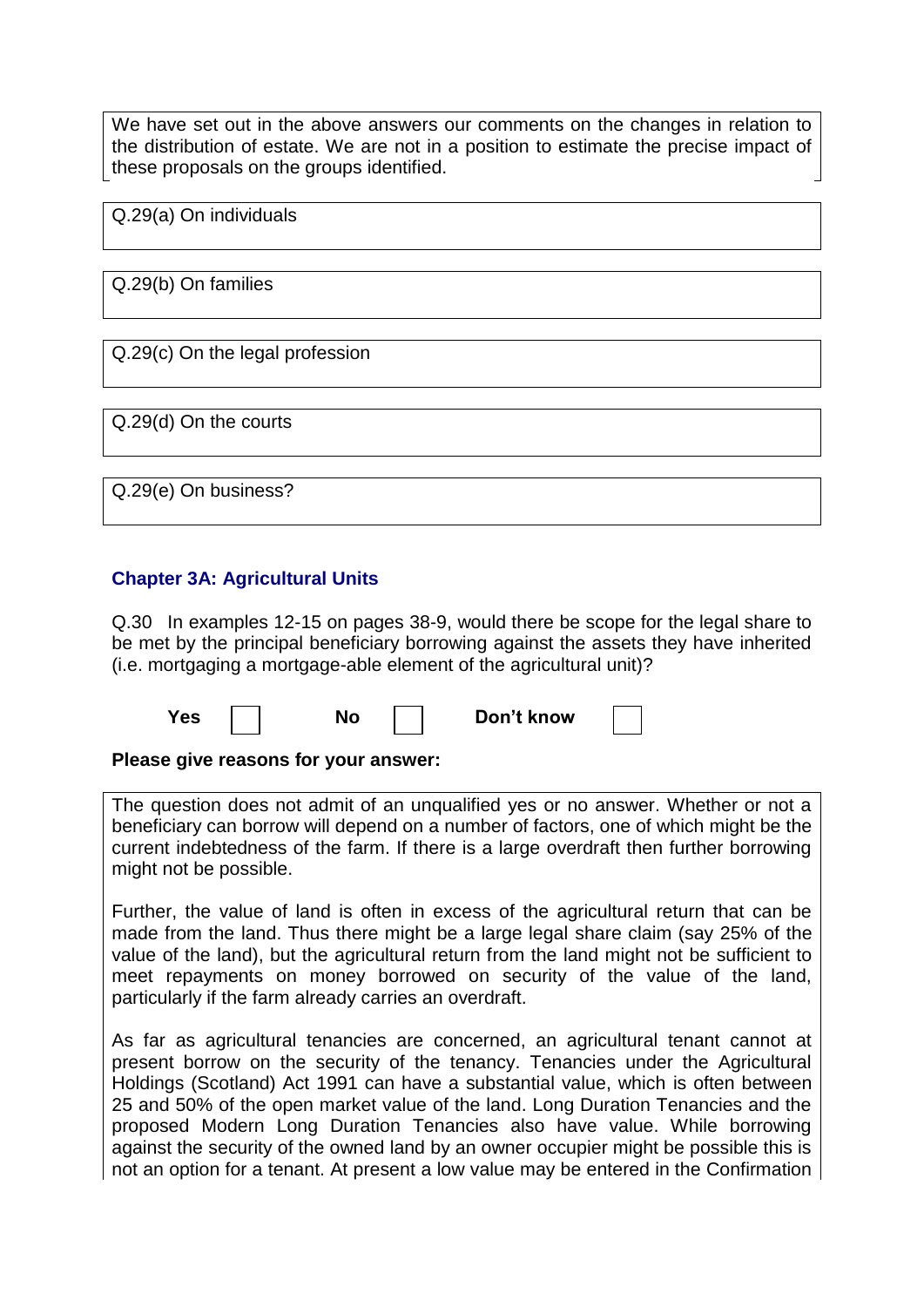because legal rights cannot be claimed from that part of the estate, and agricultural property relief applies so HMRC has no current interest in attributing a value. In *Baird's Executors v IRC* 1991 SLT (Lands Tribunal) 9, a tenancy was valued at 25% of the open market value for capital transfer tax where a father assigned a tenancy to his daughter.

A further difficulty in the tenanted sector is that the tenancy will be in the name of the tenant, but may not be partnership property, so if the tenant dies, the next tenant may not be the principal beneficiary. This may occur if, for example, the whole stock and other moveable assets of the farm are transferred to the son, but the lease is transferred to the spouse who is a minority partner with the son.

Where a farm is farmed by a partnership the deceased"s capital account in the partnership is moveable in succession and already liable to pay legal rights. If the farm is partnership property, then the value of the deceased"s share of the farm is reflected in the capital account. However, the principal beneficiary might not be able to borrow against the farm, as he or she, as an individual, would not own the farm and so could not borrow against it without the consent of the other partners.

Q.31 Should there be exemptions (limited or otherwise) for certain businesses from claims for a spouse/civil partner"s legal share where this will compromise the commercial viability of the business?

| ΈS<br>NΟ<br>- | Don't know |
|---------------|------------|
|---------------|------------|

**Please give reasons for your answer:**

We consider that it would be unfair that some spouses or civil partners (and indeed children) should be denied the right to claim a legal share just because the deceased was involved in some particular business that is exempt. There is no reason why an elderly person should not take steps to minimise potential legal rights (or, as proposed, legal share) claims by passing on the business assets in life and more generally to take out insurance against an unexpected death which might lead to a legal rights or legal share claim. This might also help achieve one of the other Scottish Government objectives, which is to get elderly farmers to retire and pass on the farming business to the younger generation in reasonable time (see e.g. Review of Agricultural Holdings Legislation – Final Report Section 7.1).

Many farms in Scotland are farmed in a family partnership where the value of all or most of the assets, often including the land, are held in the respective partners" capital accounts. At present, legal rights are payable from that capital account. Most farmers take advice and arrange to pass on part of the capital account during their lifetimes either by bringing children into the partnership or by passing on capital within the partnership accounts.

Q.32 If there were to be exemptions from claims for legal share, do you think it would be possible to define those types of businesses which would be exempt with precision?

X

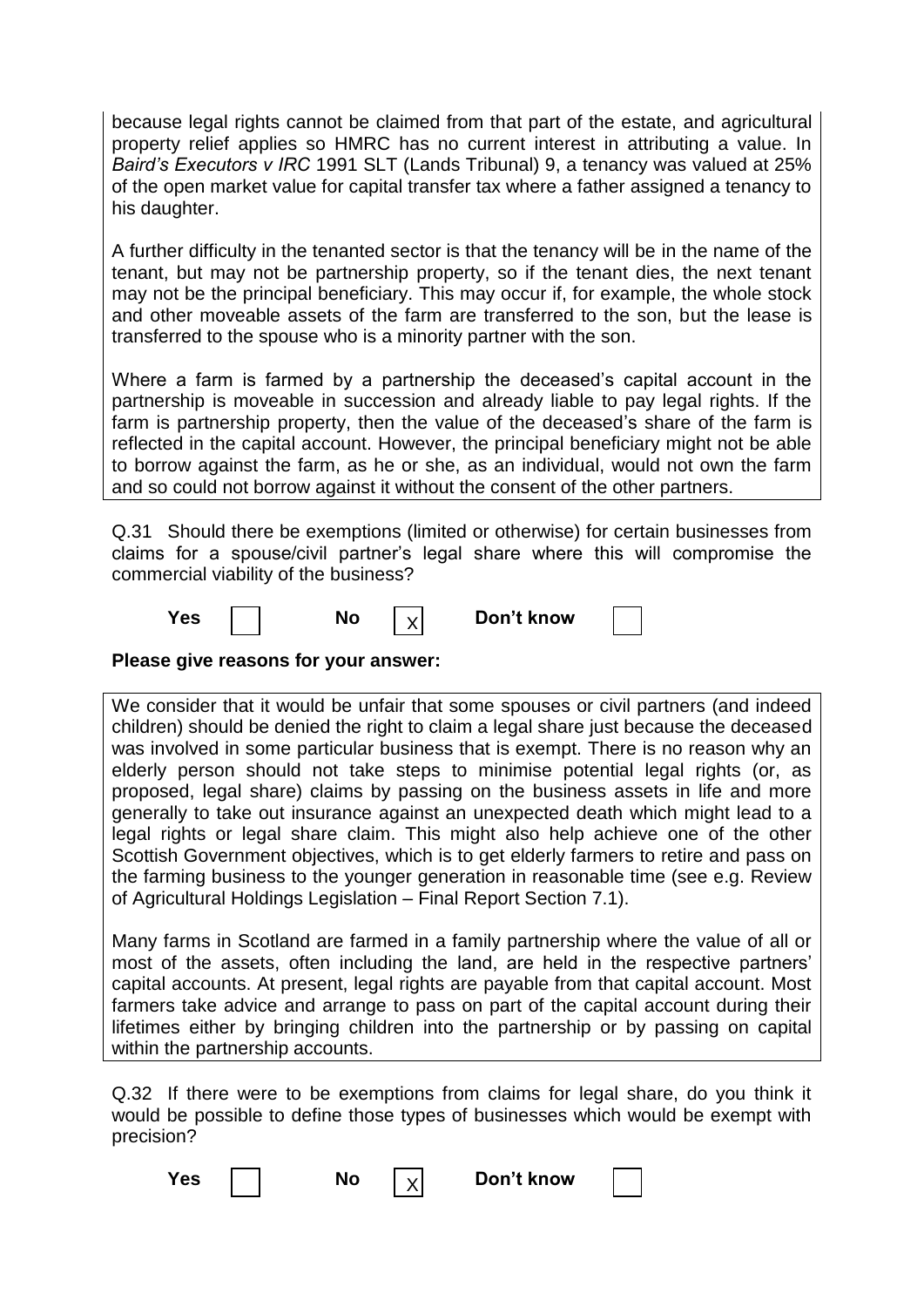### **Please give reasons for your answer:**

We consider that this would be very difficult, if not impossible. Particularly in a farming business, the fortunes of the business can vary significantly from year to year depending on global prices, so a business might or might not be viable depending on the date of death. Thus there might be a legitimate expectation of getting a legal share because a farm was usually viable, but at the date of death international prices might have fluctuated so that it was not viable at that date, but in the next year higher prices suddenly made it viable. That could lead to unfairness. There is also the issue as to what account is to be made of the efficient farmer against the inefficient farmer, so that a business might become exempt on some financial criteria only because the farmer was inefficient. That too would lead to unfairness.

Q.33 What criteria could be used to inform any definition of an excepted business on the basis that any formula must be clear and certain and able to withstand the tests of robustness, fairness and proportionality?

### **Please give reasons for your answer:**

We would find it difficult to define a fair formula for exemption as there are so many different farming arrangements and so many different farming efficiencies.

Q.34 What could be the impact of a formula which was not clear and certain?

### **Please give reasons for your answer:**

An unclear formula is likely to lead to litigation within the family as to whether or not the business is exempt. The cost of litigation in any event might make the business unviable and require it to be sold.

# **Chapter 4: Cohabitants**

Q.35 Do you agree with the criticisms set out above of section 29 of the Family Law (Scotland) Act 2006?

| I |
|---|
|   |
|   |
|   |

| Yes | No | Don't know |
|-----|----|------------|
|     |    |            |

# **Please give reasons for your answer:**

We do not entirely agree with all the criticisms. The section as drafted allows the court the freedom to reach a fair solution in the circumstances of each case, but in order to do so sacrifices certainty. We do accept, on balance, that the arguments set out in paragraph 4.5 of the Consultation make a case for guidance as to the underlying principles for courts asked to apply the section, and would be helpful to practitioners advising clients.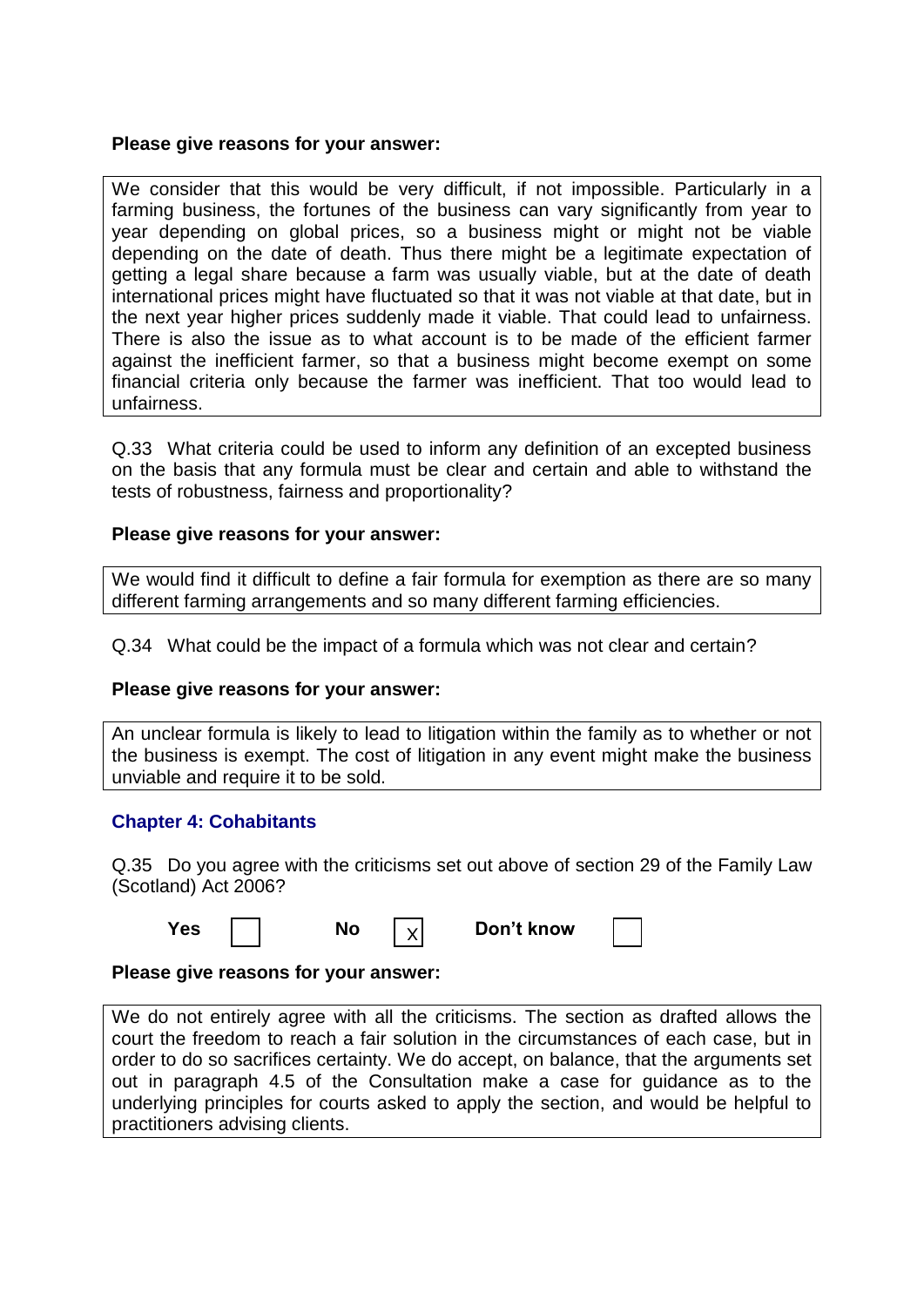Q.36 Do you agree that section 29 of the Family Law (Scotland) Act 2006 should be repealed?

| <b>Yes</b> |  | NΟ | Don't know |
|------------|--|----|------------|
|------------|--|----|------------|

**Please give reasons for your answer:**

Yes, on balance, we agree. However, if section 29 is repealed, there must be some new statutory regime providing succession rights for cohabitants.

Q.37 Are the factors set out in Recommendation 38 sufficient/appropriate to determine if the individual was a cohabitant?

**Yes No Don't know** 

**Please give reasons for your answer:**

The relationship between sections 28 and 29 of the 2006 Act should be recognised. In our view, the test for determination of whether a person is a cohabitant as set out in recommendation 38 of the Scottish Law Commission"s Report on Succession (2009, Report 215) is not required. There is already a test for determination of whether a person is a cohabitant in section 25 of the 2006 Act, which applies to sections 28 and 29 – whether the couple were living together 'as if' they were husband and wife or civil partners. This formula is also used in section 31(4) of the Housing (Scotland) Act 1988 and paragraph 2(2) of schedule 1A to the Rent (Scotland) Act 1988, concerning succession to residential tenancies.

Case law has developed since the enactment of section 25 in relation to the determination of who is a cohabitant and the period of cohabitation – see *Fairley v Fairley* 2008 Fam LR 112; *Forbes v Land*, Sheriff Noble, 3 February 2011; *M v T*, Mungo Bovey QC, 17 November 2011; *Wilson v Farrand*, Sheriff Morrison, 21 June 2013; *Garrad v Inglis*, Sheriff Morrison, 19 November 2013; *MB v JB*, Sheriff Holligan, 22 January 2014; *MB v JB*, Sheriff Principal Stephen, 5 September 2014; *Gutcher v Butcher*, Sheriff Principal Pyle, 23 September 2014; *Malcolmson v Atkinson*, Sheriff Stirling, 27 February 2015. Case-law from England concerning the "as/as if" formula is also available, e.g. *Ghaidan v Godin-Mendoza* [2004] UKHL 30, [2004] 2 AC 557; Amicus Horizon Ltd v. Estate of Judy Mabbott and Brand <sup>[2012]</sup> EWCA Civ 895; [2012] HLR 42). Replacement of the "as if" formula with the phrase "having the characteristics of" appears to us to be sacrificing concision without obvious benefit.

While there was some initial criticism of section 25(2) as potentially unnecessary and confusing, given the general definition of "cohabitant" in section 25(1), in practice the courts have been able to reach a view on cohabitation on the basis of the existing section and it is now reasonably established and understood. Case-law has identified the following factors in relation to the existing definition in section 25:

- the length of time living together

- the amount and nature of the time the parties spent together

- whether they lived under the same roof in the same household

- whether they slept together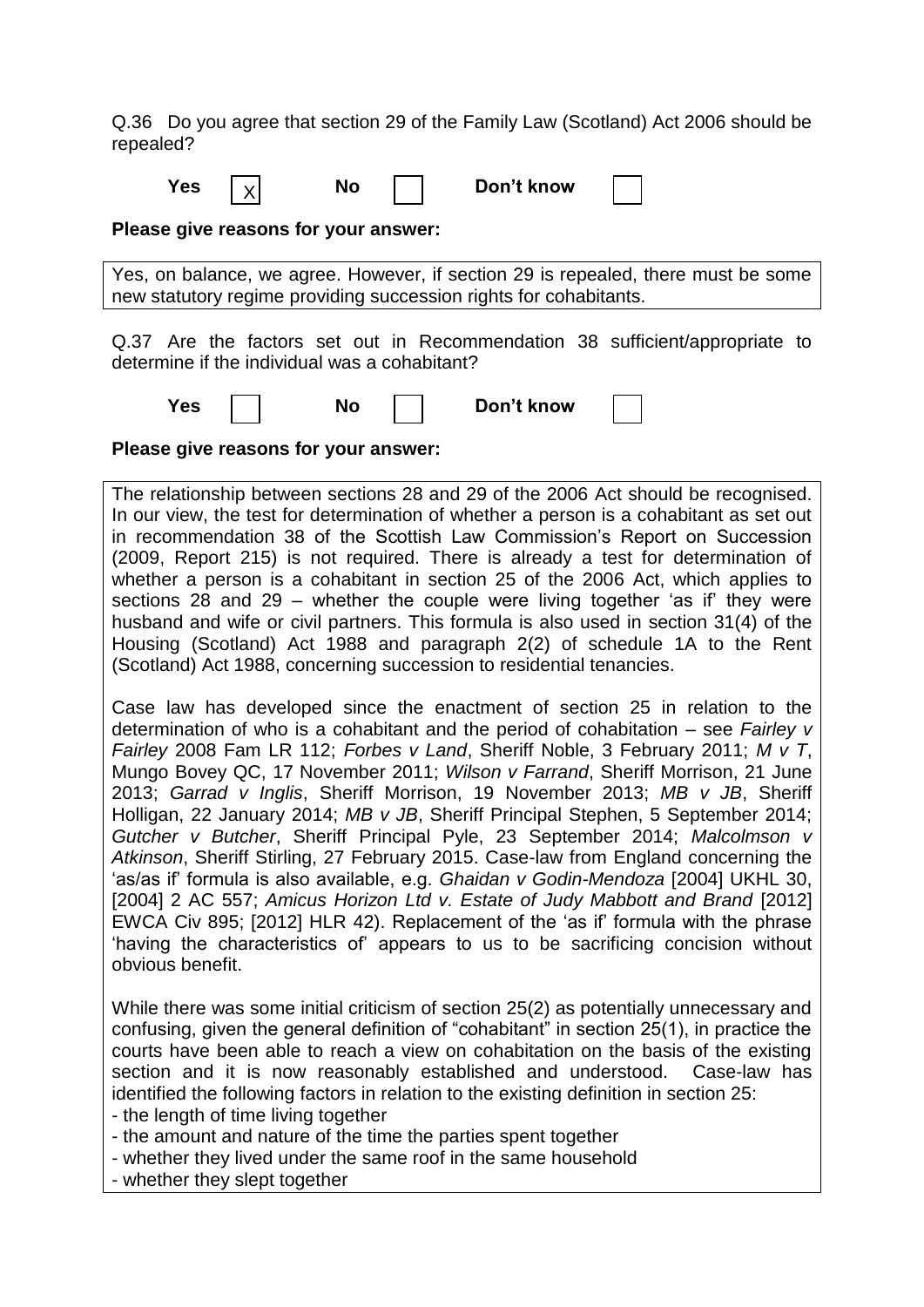- whether they had sexual intercourse

- whether they ate together

- whether they had a social life together

- whether they supported each other, talked to and were affectionate to each other

- outward appearances

- their financial arrangements, whether they shared resources, household and childcare tasks

- the intentions of each party and whether any of them were communicated to the other party

- physical separation.

It is therefore unnecessary to attempt to introduce a new definition of cohabitant as recommended in terms of recommendation 38. This would serve to confuse the legal position as the definition of cohabitation in section 25 would continue to apply to cohabitants in relation to section 28 of the 2006 Act. We do not consider it would be helpful to undermine the definition in section 25 by imposing a new and different definition for the purposes of the law of succession.

We would recommend, however, that subparagraph (3) of recommendation 38 be added into section 25 of the 2006 Act. This subparagraph proposes that a person should not be regarded as having ceased to be the cohabitant of another person by reason only of circumstances such as hospitalisation, imprisonment or service overseas in the armed forces. We would suggest that "periods spent in residential care" be added to the list. The addition of these matters in recommendation 38(3) to section 25 would assist in clarifying a remaining area of uncertainty in the existing test for determination of whether or not a person is a cohabitant for all purposes.

Q.38 Should a cohabitant be able to make a claim in testate estates?

X

**Yes**  $|y|$  No  $|$  Don't know

**Please give reasons for your answer:**

Without advancing any view on policy, we can see that it would be illogical not to allow a cohabitant to make a claim in testate succession in the context of the proposals taken as a whole.

Q.39 Should a cohabitant receive a percentage of what a surviving spouse/civil partner would have received?

| Yes | No | Don't know |  |
|-----|----|------------|--|
|-----|----|------------|--|

**Please give reasons for your answer:**

We do not think it matters how the amount is expressed. A percentage is acceptable. It should be made clear, for the avoidance of any doubt, that the percentage can be zero. We would also favour retention of the possibility of transfer of property, as in section 29(2)(a)(ii).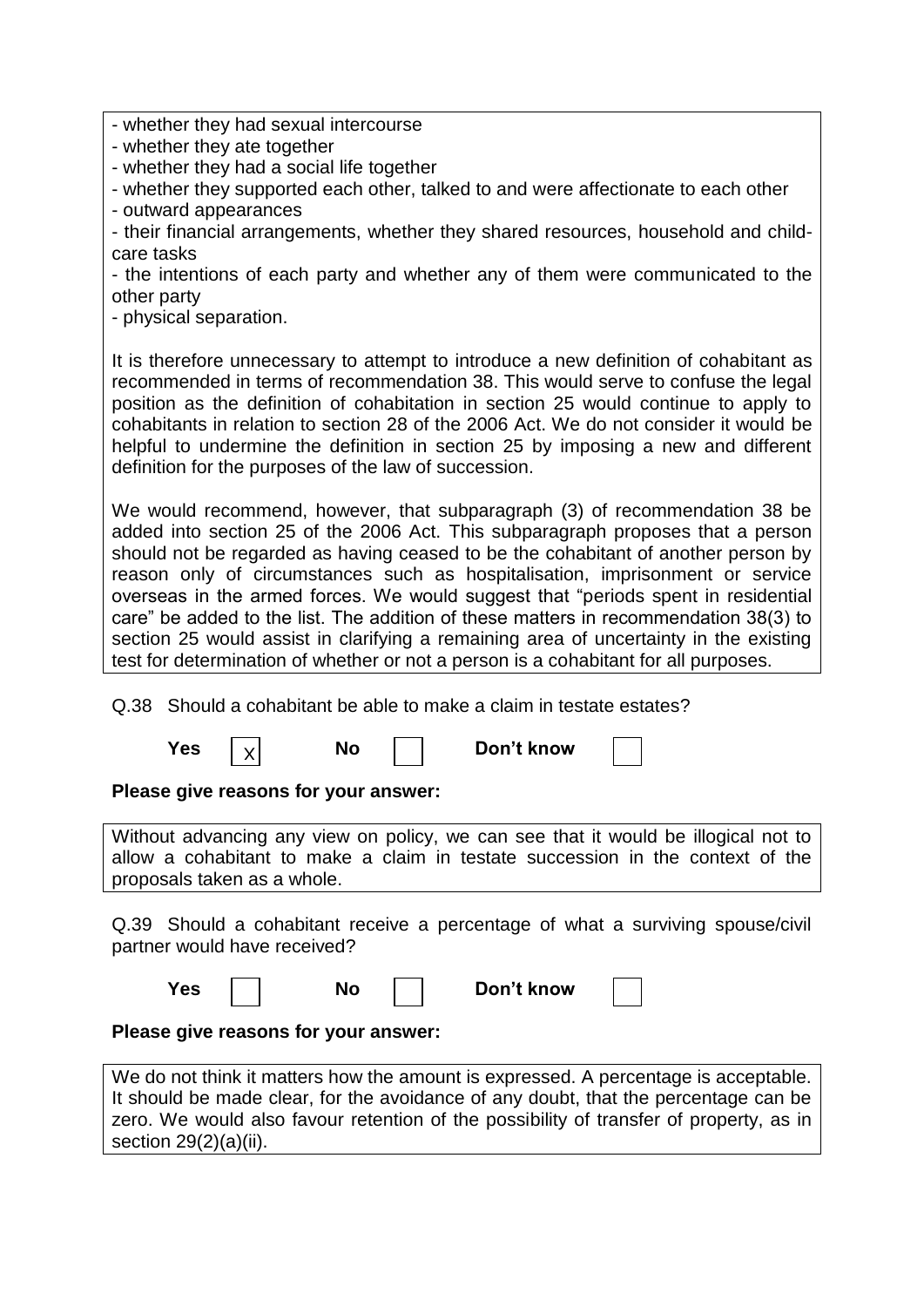Q.40 Are the factors set out in Recommendation 39 sufficient/appropriate to determine the percentage a cohabitant should receive?

| 'es |  | NO |  | Don't know |  |
|-----|--|----|--|------------|--|
|-----|--|----|--|------------|--|

**Please give reasons for your answer:**

At present, under section 29 the court has a discretion to fix a specific payment to be made to the cohabitant taking account of the size and nature of the estate, any benefit received or to be received by the cohabitant (e.g. by contractual pension, under a will where there is partial intestacy, special destination) and the nature and extent of the competing beneficiary"s claim which would exist in the absence of the cohabitant"s claim.

The short list of factors now included reflects a clear policy choice to take away the court"s consideration of these matters. As the Commission state in paragraph 4.19 of the 2009 report, the effect is to introduce "a veil of ignorance" and to focus only on the 'nature and quality of the parties' relationship' so that the weaker the relationship the less deserving is the cohabitant and the less is the percentage. There will be no consideration of the future needs of the surviving cohabitant, or any benefit received as a result of the other party"s death. All that the court does is to assess the relationship by fixing a percentage on a "broad axe" basis. Standing this policy aim, we have not identified any additional factors which would assist in assessing the nature and quality of the relationship.

Q.41 Where there is a surviving spouse/civil partner and a cohabitant in an intestate estate, should the value of the estate which the spouse/civil partner would inherit be shared between the cohabitant and the spouse/civil partner in line with recommendation 42(1)?

| Yes | No | Don't know |  |
|-----|----|------------|--|
|     |    |            |  |

### **Please give reasons for your answer:**

Whether the competition is between the spouse and the cohabitant or the children and the cohabitant is a policy matter and we do not propose to comment on matters of policy.

Q.42 Where the deceased dies testate, should the cohabitant"s entitlement be to the appropriate percentage of a spouse"s legal share of the deceased"s estate should be in addition to the legal share of the spouse or civil partner?

| <b>Yes</b> | <b>No</b> | Don't know |  |
|------------|-----------|------------|--|
|            |           |            |  |

**Please give reasons for your answer:**

We refer to our answer to Question 41 above. This relates to a matter of policy on which we do not propose to comment.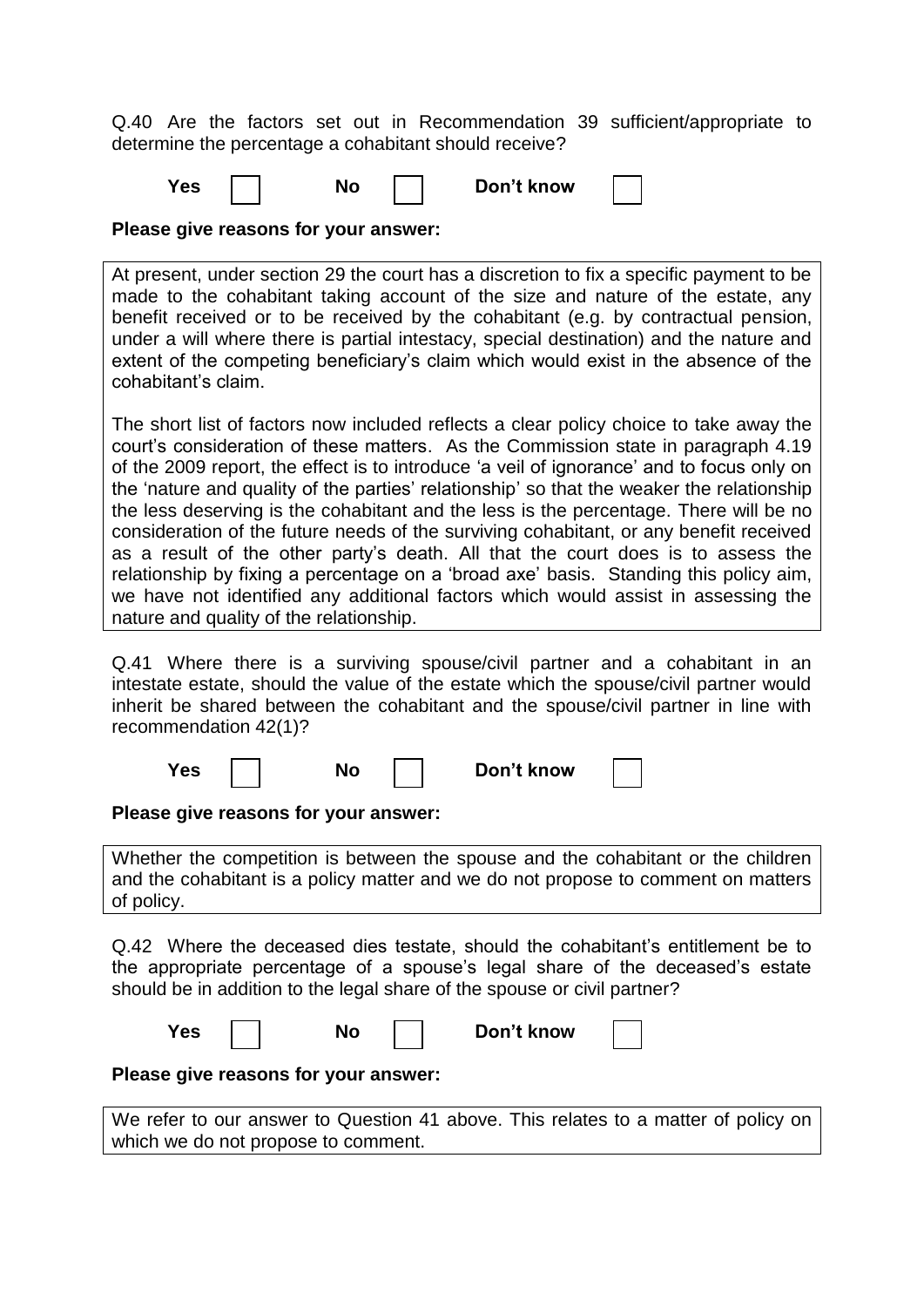Q.43 Should, unless permitted by the court, any application for a proportion of the deceased"s estate be made within the period of 1 year from the date of the deceased"s death?

**Yes** | | No | | Don't know

| n't know |
|----------|
|          |

**Please give reasons for your answer:**

Reference is made to the Faculty"s previous response (2014) on Technical Issues Relating to Succession, a copy of which is provided. As noted therein, it is our view that to extend the period for making a claim to one year is likely to cause unacceptable delay to the settling of estates, and that most cohabitants ought to be able to instigate a claim far more quickly than one year. In practice most do, and if further time is needed to assess the value of the estate, enter into discussions or resolve grieving issues, cases can be sisted to accommodate those problems. We did, however, recognise that there may well be occasions where injustice could arise due to a failure to meet the 6 month deadline, particularly where the delay was not the claimant"s fault. The Faculty"s view was that section 29 should be revised to include a provision whereby, on the basis of cause shown, the court could allow a late application to be received. That was in the original Bill which preceded the 2006 Act but was not carried forward into the Act. In the Faculty"s experience the sixmonth time limit and the lack of such a provision to allow late applications on cause shown has created occasional difficulties in practice.

Situations we are aware of include:

• Circumstances where a case is brought to reduce a will, which otherwise made suitable provision for the surviving cohabitant. Success in an action of reduction may render the estate intestate. The effect in the absence of a claim under section 29 due to missing the six-month time period, leaves the cohabitant with nothing.

• Circumstances where there is an application to revoke a will in reliance on the conditio si testator sine liberis decesserit. At the time of death, and until the will is revoked, the estate is testate, rendering the claim by the cohabitant incompetent pending an action of declarator being concluded. By that stage again the right to claim will have been lost due to the passage of time.

We suggested therefore that rather than change the six month period for bringing a claim, provision be made for late applications to be received on cause shown. To avoid over use or abuse of such a provision we suggested that the test imposed be that the claimant must show exceptional circumstances.

It remains the Faculty"s view that the six month time period for a cohabitant to make a claim is sufficient, subject to late applications being allowed on cause shown, and that this should apply in relation to the proposed new regime. It is noted however that in respect of other provisions under consideration, notably the possibility of dependent children being able to claim for a capital sum payment from an estate, that the proposed time scale is within one year from death, unless on cause shown. If such a timescale is to apply to dependent children then retaining a six month time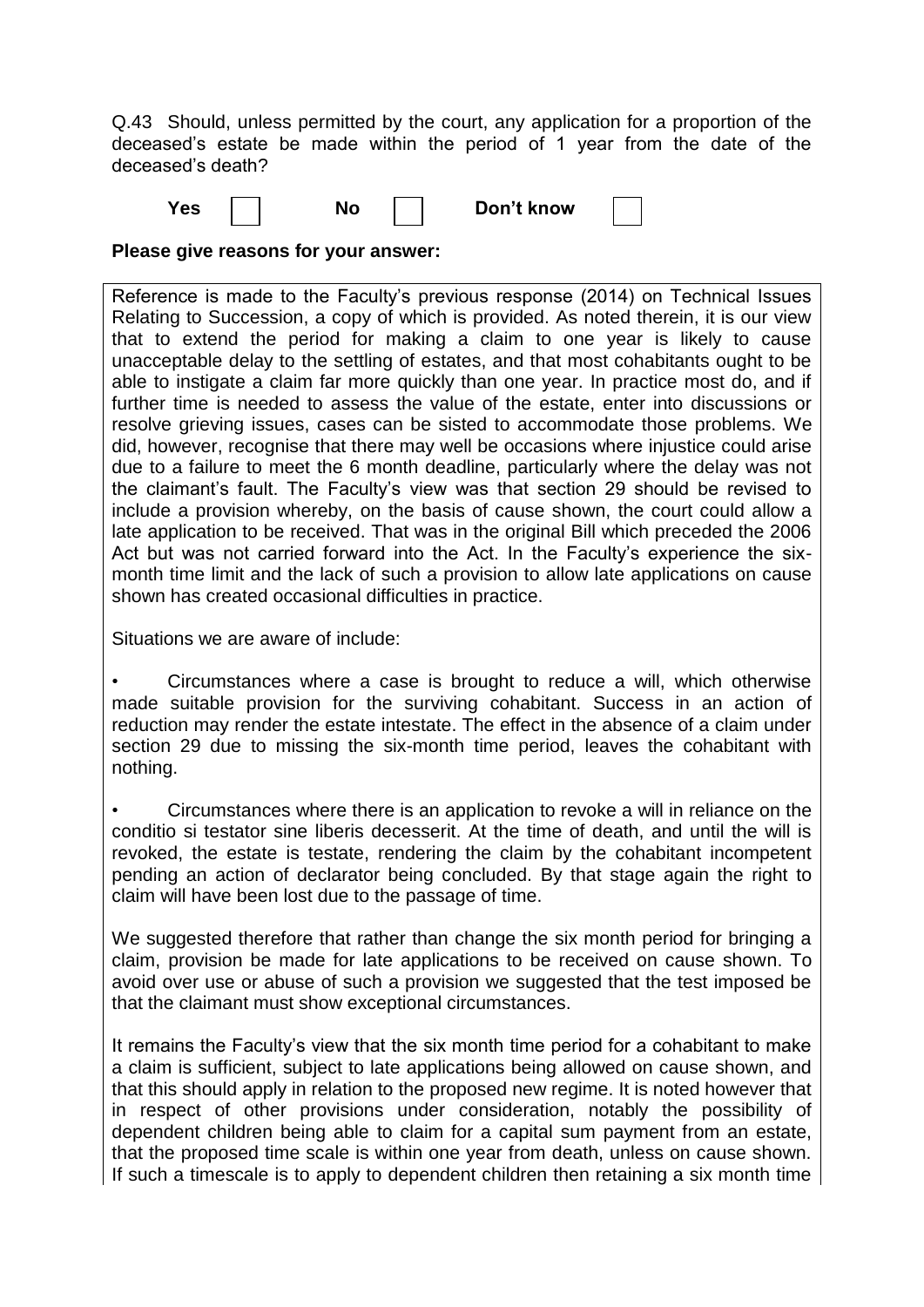limit for cohabitants would be illogical and unfair. In that instance the Faculty would endorse a consistent approach being taken, whereby the timescale is the same for cohabitants, that is one year from the date of death, unless on cause shown.

Q.44 Please also feel free to comment on any of the other recommendations made by the Commission and set out at paragraph 4.23 above.

We have no further comment.

# **Impact**

Q.45 What do you think the impact of implementing these proposals would be?

We are not in a position to comment on the impact of implementation of the proposals.

Q.45(a) On individuals

Q.45(b) On families

Q.45(c) On the legal profession

Q.45(d) On the courts

Q.45(e) On business?

# **Chapter 5: Additional Matters**

Q.46 Should capacity to make or revoke a will, in the circumstances set out at recommendation 45, be determined by the law of the testator's domicile at the time of making or revoking the will?

| Yes |  |  | Don't know |  |
|-----|--|--|------------|--|
|-----|--|--|------------|--|

### **Please give reasons for your answer:**

The testator's capacity to make or revoke a will should be determined by the same law irrespective of whether the estate disposed of under the will is moveable or heritable. The uniform choice of law on capacity rule should be based on the same connecting factor as the existing choice of law rule for capacity in relation to moveable property, i.e. the testator's domicile.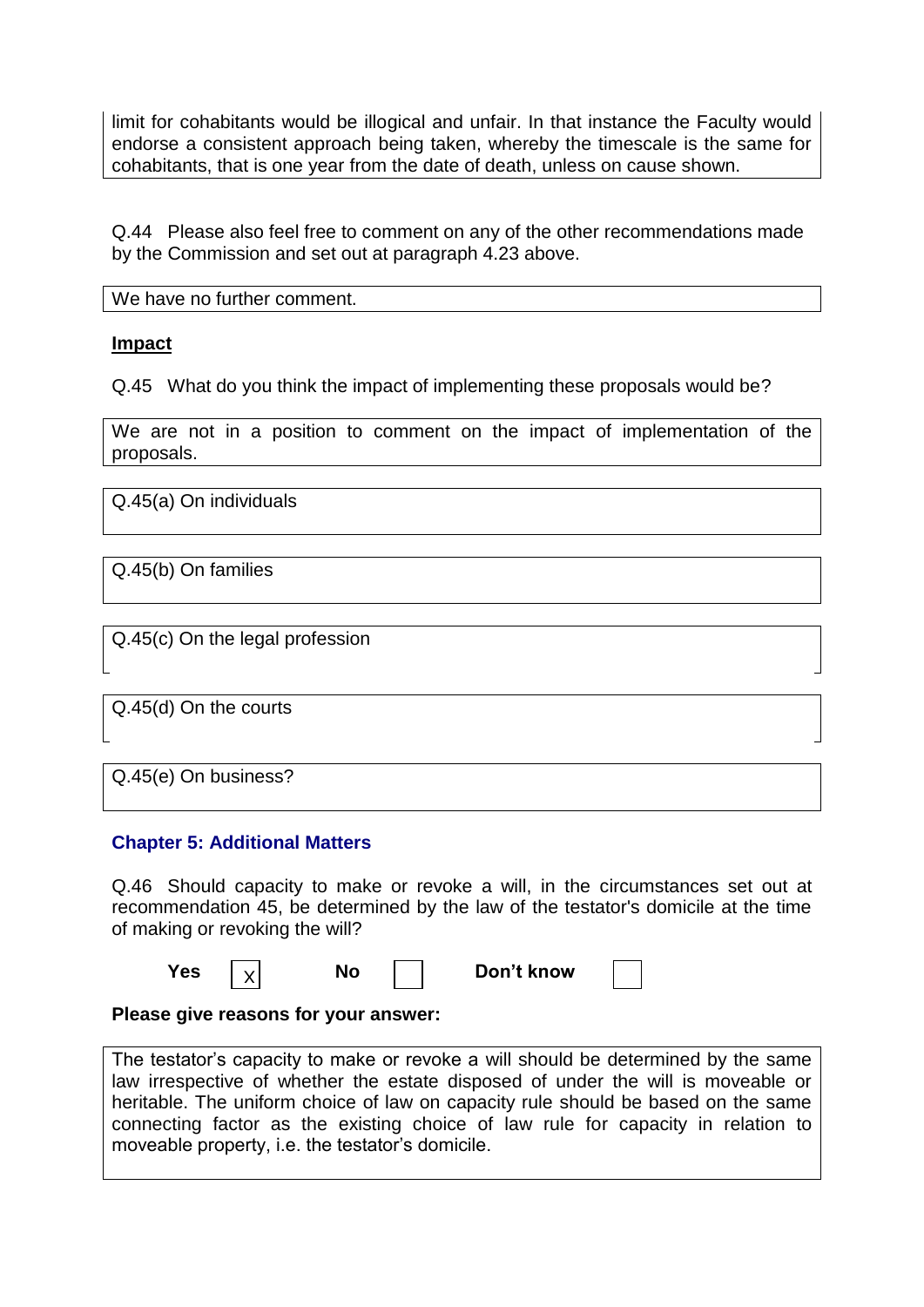The testator"s domicile should be determined at the time of execution or revocation. The other option, i.e. at the time of the testator"s death, would make it impossible for the testator to predict, when making or revoking a will, which law would eventually govern his or her capacity to make it. In general, it would be odd if a person"s capacity to do something were governed by the law identified with reference to what happens only after the person in question has purported to do it. The applicable law should be expressly stated to be the internal law of the testator"s domicile at the time of execution or revocation. The express reference to internal law would avoid the undesirable effect of *renvoi*.

Q.47 Should the rule known as the conditio si testator sine liberis decesserit (whereby a will may in certain circumstances be held to be revoked by the subsequent birth of a child to the testator) be abolished?

**Yes**  $|v|$  **No No Don't** know X

**Please give reasons for your answer:**

There are two broad considerations against retaining the rule. First, it is not widely known to non-lawyers and does not represent what testators, in our experience, typically expect from the law in the circumstances to which the rule applies. Second, the far-reaching consequences of the rule, i.e. complete revocation of the will at the instance of an after-born child, including provisions as to the appointment of executors, go beyond preventing prejudice to that child. As such, they are disproportionate. In supporting abolition, we anticipate that Option 1 (legal share for all children) is likely to be adopted. If so, there will be a more effective and less drastic form of protection against disinheritance, which is the mischief at which the rule is directed. Reference is made to our answer to Question 19.

Q.48 Should the right at common law to claim aliment jure representationis be abolished?

| res |  |  | Don't know |
|-----|--|--|------------|
|-----|--|--|------------|

**Please give reasons for your answer:**

The dependence of the right to claim continuing aliment on the claimant"s need for support exposes beneficiaries enriched by succession to the deceased"s estate to a contingent liability of uncertain extent and duration. The right may currently be significant if most of the estate is heritable and so unavailable for legal rights, which reflects the original historical context of the rule where the heir inherited the lion"s share of the estate by default. Option 1 seeks to protect specified categories of persons against disinheritance irrespective of the division of the estate into heritable and moveable assets. There is a substantial overlap between the class of persons with the right to claim continuing aliment under the current law and the class of persons who would be protected against disinheritance under Option 1.

Q.49 Should the right at common law to claim temporary aliment be abolished?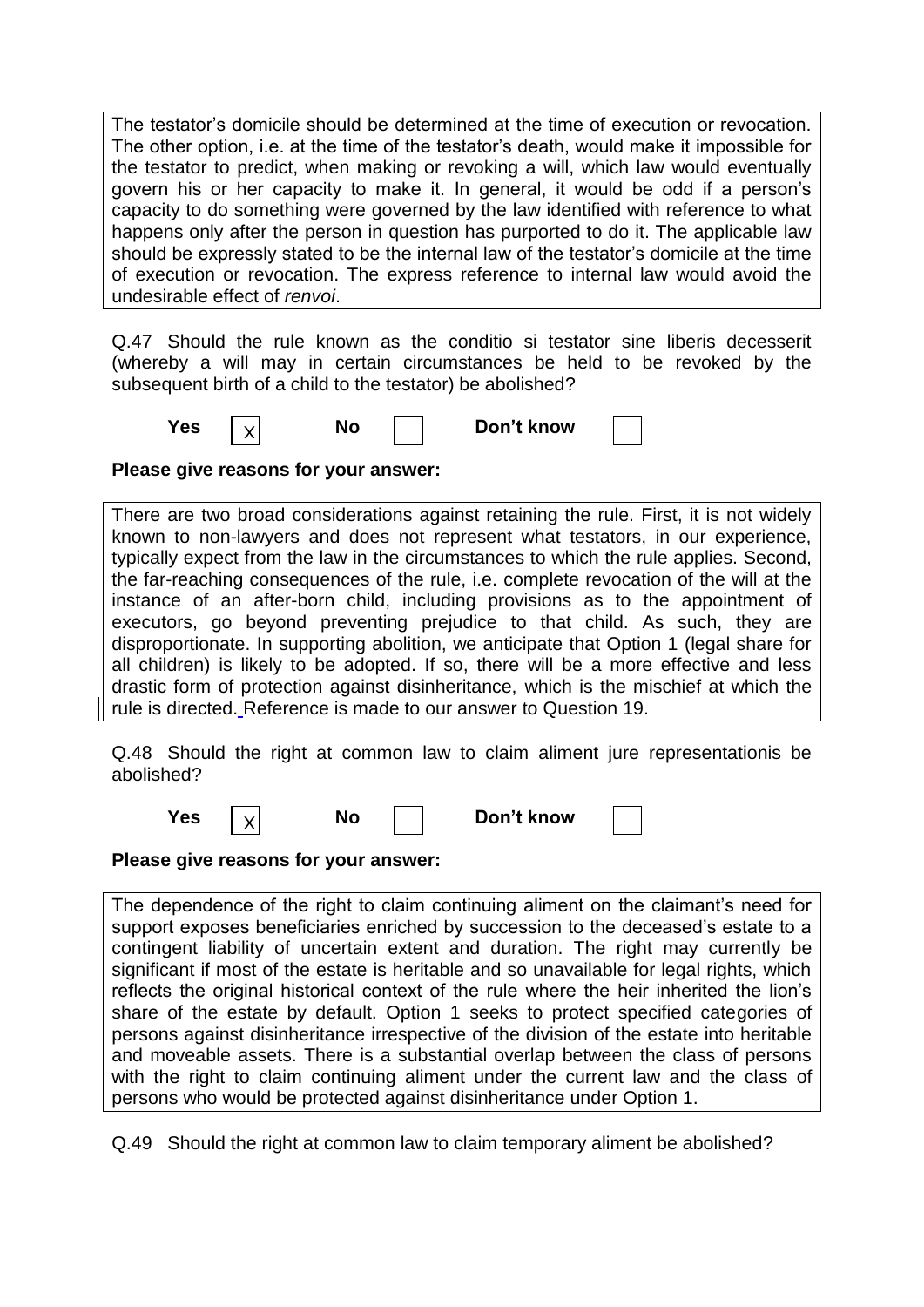| I<br>×<br>۰.<br>w<br>M.<br>۰.<br>۰. |  |
|-------------------------------------|--|
|-------------------------------------|--|

| Yes | No | Don't know |
|-----|----|------------|
|-----|----|------------|

**Please give reasons for your answer:**

The right to claim temporary aliment should be retained for four reasons. First, temporary aliment deals with the practical cash-flow difficulties that a recipient of aliment from the deceased might face immediately after the deceased"s death prior to distribution of the estate. Second, temporary aliment is a debt of the estate and, unlike continuing aliment, does not give rise to a claim against rightful beneficiaries in receipt of their respective entitlements. Third, it is restricted to the period of six months after death and does not create an open-ended liability of indeterminate duration and amount. Fourth, the historical rationale for its abolition with reference to the availability of social security benefits to meet the same short-term need appears to be no longer valid.

X

Q.50 If the requirement to obtain a bond of caution is removed should any measures be put in place to protect an estate given that there are very few calls on bonds of caution currently?

| res / |  | NΟ | Don't know |  |
|-------|--|----|------------|--|
|-------|--|----|------------|--|

# **Please give reasons for your answer:**

The requirements to obtain the bond of caution, with its disclosure requirements, and to meet its cost in the first place act as a filter to exclude unsuitable applicants. In line with our response (2014) on Technical Issues Relating to Succession, we do not support abolition of the requirement. If the filter in its current form is removed, however, it will need to be replaced by other safeguards. Further, it cannot be taken that the number of calls on bonds of caution accurately reflects any difficulties with executors-dative in general.

Q.51 Should the court have the power to refuse to appoint an executor dative?

| <b>Yes</b> |  | No | Don't know |  |
|------------|--|----|------------|--|
|------------|--|----|------------|--|

**Please give reasons for your answer:**

In the absence of such a power all of the protection offered currently by the bond of caution would be lost. It would leave beneficiaries potentially vulnerable to loss from misdistribution by persons whom the deceased would not have considered trustworthy. It can be very difficult for wronged beneficiaries to obtain redress in the event of misdistribution of the estate. The executor-dative or beneficiaries may have spent the money or moved outwith the jurisdiction. The practical rationale for both the existing requirement for a bond of caution and the proposed power of the court to refuse to appoint an executor-dative is the same in both cases. It is the risk that, absent appropriate safeguards, persons who are not suitable to the task will misdistribute the estate, without the deceased having accepted that risk by his or her nomination.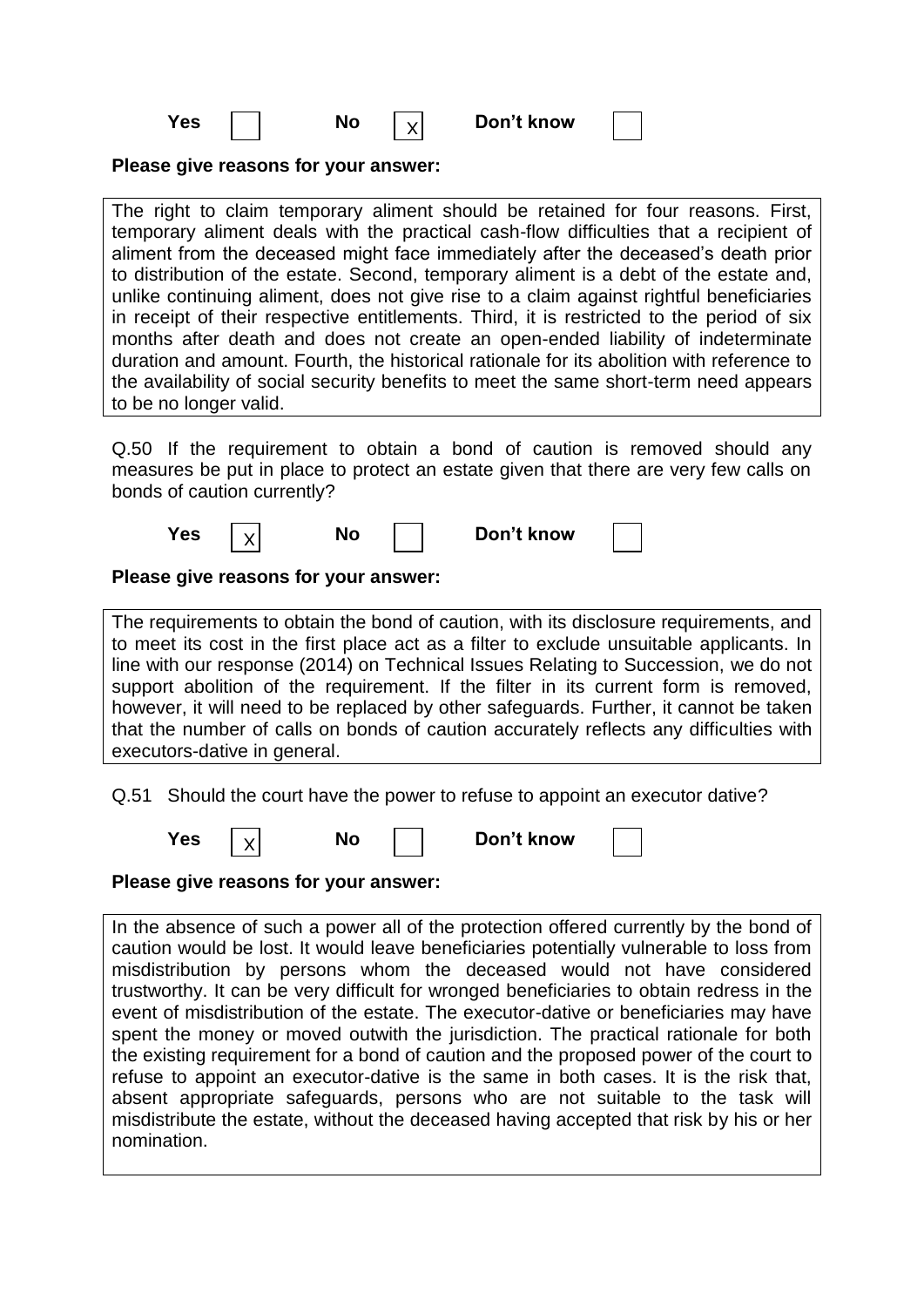If the requirement for bonds of caution were to be removed, the court should accordingly have the power to refuse to appoint an executor dative in specified circumstances. The test should be whether or not an applicant is a fit and proper person to be appointed. An applicant should be appointed if (i) he or she has complied with certain administrative requirements (see our answer to Question 56); and (ii) no objection to the proposed appointment has been made by any of the persons to whom the application has been intimated. If an objection is lodged, the court should determine, on a balance of probabilities, whether the applicant is a fit and proper person. The burden of displacing the presumption that the applicant who has fulfilled the administrative requirements is a fit and proper person to act as executor-dative should rest on the objector.

Q.52 If the court is given a discretionary power to refuse to appoint an executordative should small estates be excluded?

| No<br>Yes |  | Don't know |  |
|-----------|--|------------|--|
|-----------|--|------------|--|

**Please give reasons for your answer:**

The administrative requirements with which an applicant would have to comply would not, in our view, represent a significant cost, even in relation to a small estate of £36,000 or less. If an objection to the appointment is made, the applicant"s status as a fit and proper person should not escape scrutiny by the court merely because the declared value of the estate does not exceed the relevant threshold. An estate worth £36,000 may still provoke a legitimate dispute over whether or not an applicant wishing to confirm to it is a suitable person to administer it. The court's power to refuse appointment to small estates should not be undermined by unsuitable persons understating the value of estates to avoid scrutiny.

Q.53 If the court is given a discretionary power to refuse to appoint an executordative should estates where the prior rights of the spouse exhaust the estate and the spouse is the executor-dative be excluded?

| Yes |  | NO | Don't know |  |
|-----|--|----|------------|--|
|-----|--|----|------------|--|

**Please give reasons for your answer:**

This assumes that (i) there is an intestacy; and (ii) the rights of the spouse or civil partner exhaust the whole estate.

Q.54 If the court is given a discretionary power to refuse to appoint an executordative should estates where the executor-dative is the sole beneficiary be excluded?

| <b>Yes</b> | No. | Don't know |  |
|------------|-----|------------|--|
|            |     |            |  |

**Please give reasons for your answer:**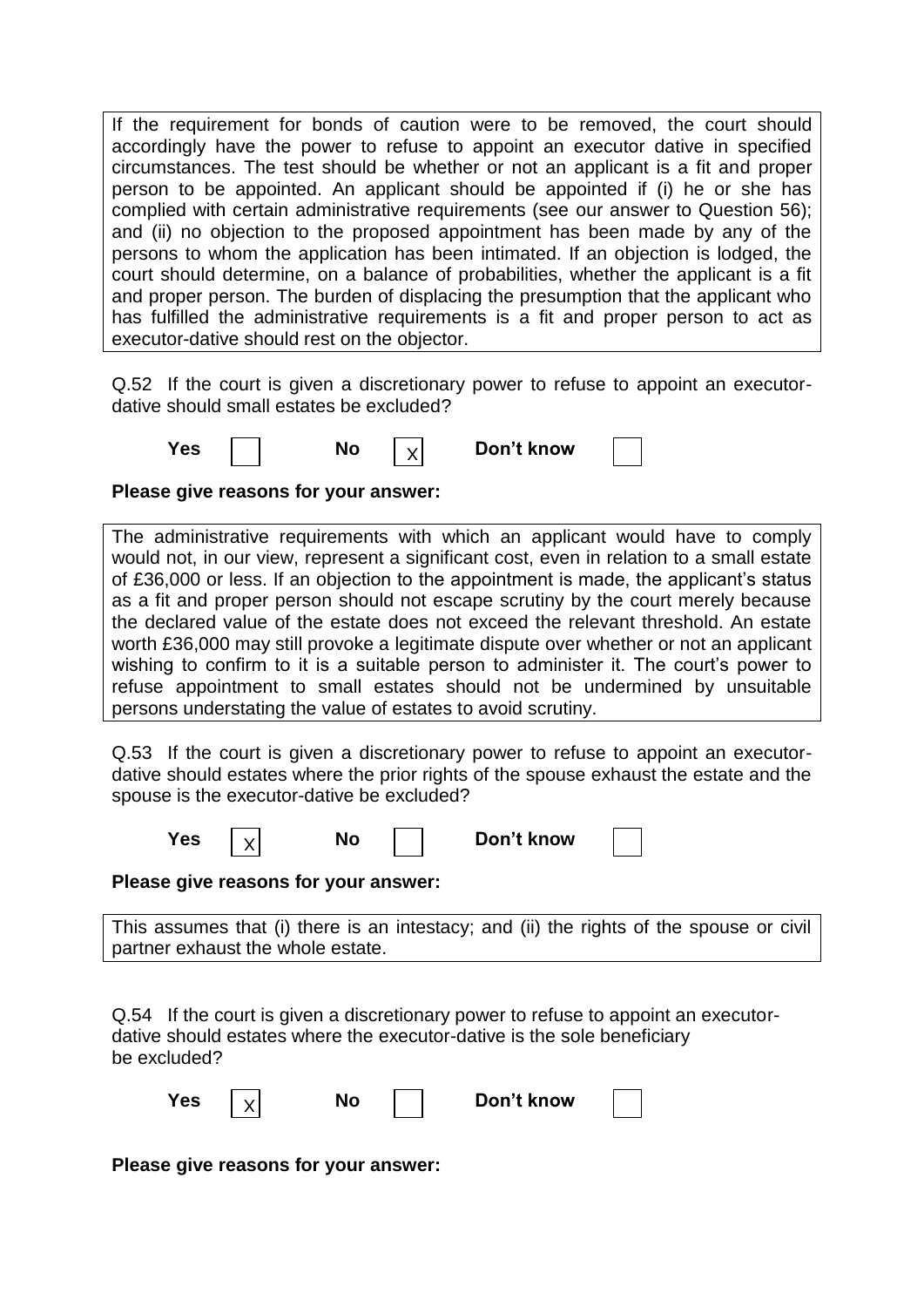| The exclusion should be defined in the following terms: (i) the executor-dative is the<br>sole beneficiary; and (ii) there are no other claimants to a legal share from the<br>estate.                                                     |  |  |  |  |  |
|--------------------------------------------------------------------------------------------------------------------------------------------------------------------------------------------------------------------------------------------|--|--|--|--|--|
| Q.55 Are there any other categories of estates which could be excluded?                                                                                                                                                                    |  |  |  |  |  |
| Don't know<br>Yes<br><b>No</b><br>X                                                                                                                                                                                                        |  |  |  |  |  |
| Please give reasons for your answer:                                                                                                                                                                                                       |  |  |  |  |  |
| There would have to be a compelling reason why the protection to be provided by<br>the court should be excluded. Other than in the circumstances envisaged in<br>Questions 53 and 54, we see no reason to exclude the relevant protection. |  |  |  |  |  |
| Q.56 Would a non-exhaustive list of factors which the court may want to take into<br>account when considering a petition for appointment as executor-dative be helpful?                                                                    |  |  |  |  |  |
| Don't know<br><b>No</b><br>Yes                                                                                                                                                                                                             |  |  |  |  |  |
| Please give reasons for your answer:                                                                                                                                                                                                       |  |  |  |  |  |

In line with our response to Question 51 above, we do not envisage that the court would require to assess the suitability of the applicant in each case. The applicant should (i) present a simple application in standard form, accompanied by a family tree, draft scheme of division and pro-forma declaration; and (ii) intimate the application to all persons included in the draft scheme of division and any known cohabitant of the deceased. If these formal requirements are complied with and there is no objection to the appointment, the application should be granted. If the formal requirements are not complied with, the application should be refused. If there is an objection, the application should be determined by the sheriff with reference to the fit and proper test. It is only at that stage that the non-exhaustive list of factors would be relevant.

# Q.57 If so what factors should be included?

### **Please provide your answer:**

The sheriff should be empowered to refuse an application for appointment on cause shown that the proposed executor is not a fit and proper person to act as executordative of the estate. If the applicant has complied with the administrative requirements, he or she should be presumed to be a fit and proper person, and the application for appointment granted, unless the presumption is rebutted by the objector. We would expect that the process would remain largely administrative, with the majority of applications granted without objections.

Sheriffs should be given statutory guidance on the factors to be taken into account in applying the fit and proper test in the context of an objection to the appointment of a proposed executor-dative. The list of factors should be non-exclusive and should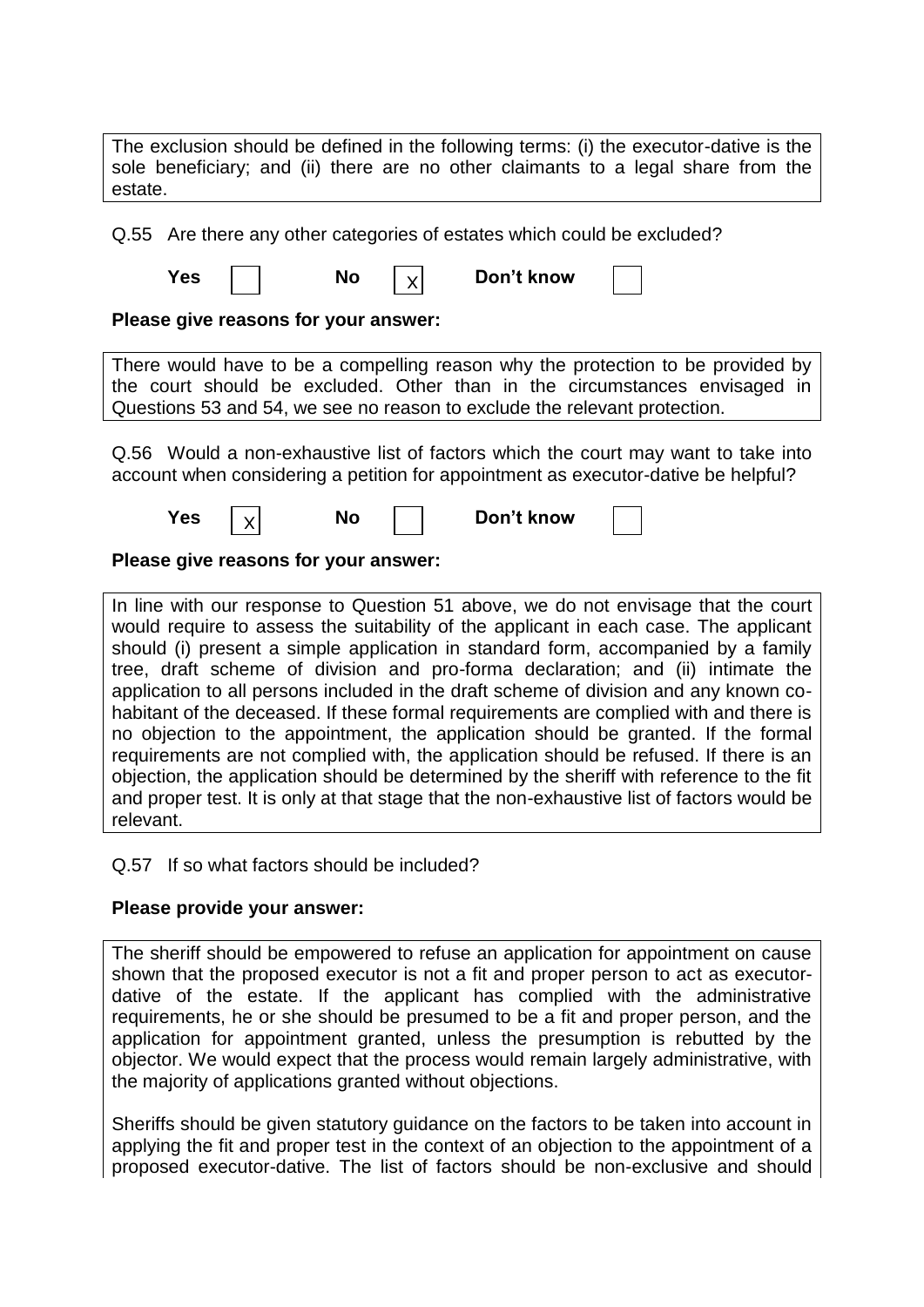relate to the applicant's financial probity and his or her ability to act in a fiduciary capacity in relation to the beneficiaries of the intestate estate.

The factors should include:

(i) whether the applicant has been sequestrated and/or has entered into a trust deed for the benefit of creditors;

(ii) whether he or she has any unspent convictions for crimes of dishonesty;

(iii) whether he or she has been disqualified from being involved in the management of a limited company or a limited liability partnership;

(iv) whether he or she has been the subject of a prohibition order under section 56 of the Financial Services and Markets Act 2000; and

(v) whetherre there are any other circumstances indicating that the applicant is not be a fit and proper person to be appointed executor dative.

If a person is disqualified from acting as a fiduciary, such as a director, it seems appropriate that this should be taken into account in deciding whether or not he or she should be allowed to act as a fiduciary in administering an intestate estate. The "fit and proper person" test is one used in other administrative situations (e.g. under the Financial Services and Markets Act 2000 and in licensing).

Q.58 Should a petition for appointment as executor-dative be accompanied by (tick as many as you think would be necessary):

- a family tree
- a scheme of division
- a letter from DWP providing information on benefits in relation to the deceased?



A family tree and a draft scheme of division should accompany an application for appointment as executor-dative. It is not clear to us why a letter from DWP is being considered as a potential supplement to the application, so we cannot comment on whether or not it would be necessary.

Q.59 Please set out below any other documentation which could usefully be included.

There should be a pro-forma declaration as to (i) the absence of bankruptcy (or a trust deed for creditors) within a 5-year period anywhere in the world; (ii) nondisqualification as a director at any time; (iii) the absence of any prohibition order in force or within a 5-year period; and (iv) the lack of awareness of any circumstances which may indicate that the applicant is not a fit and proper person to act as executor-dative.

Q.60 Should the current process of intimation be replaced by personal intimation?

**Yes**  $|v|$  **No**  $|v|$  **Don't know** 

**Please give reasons for your answer:**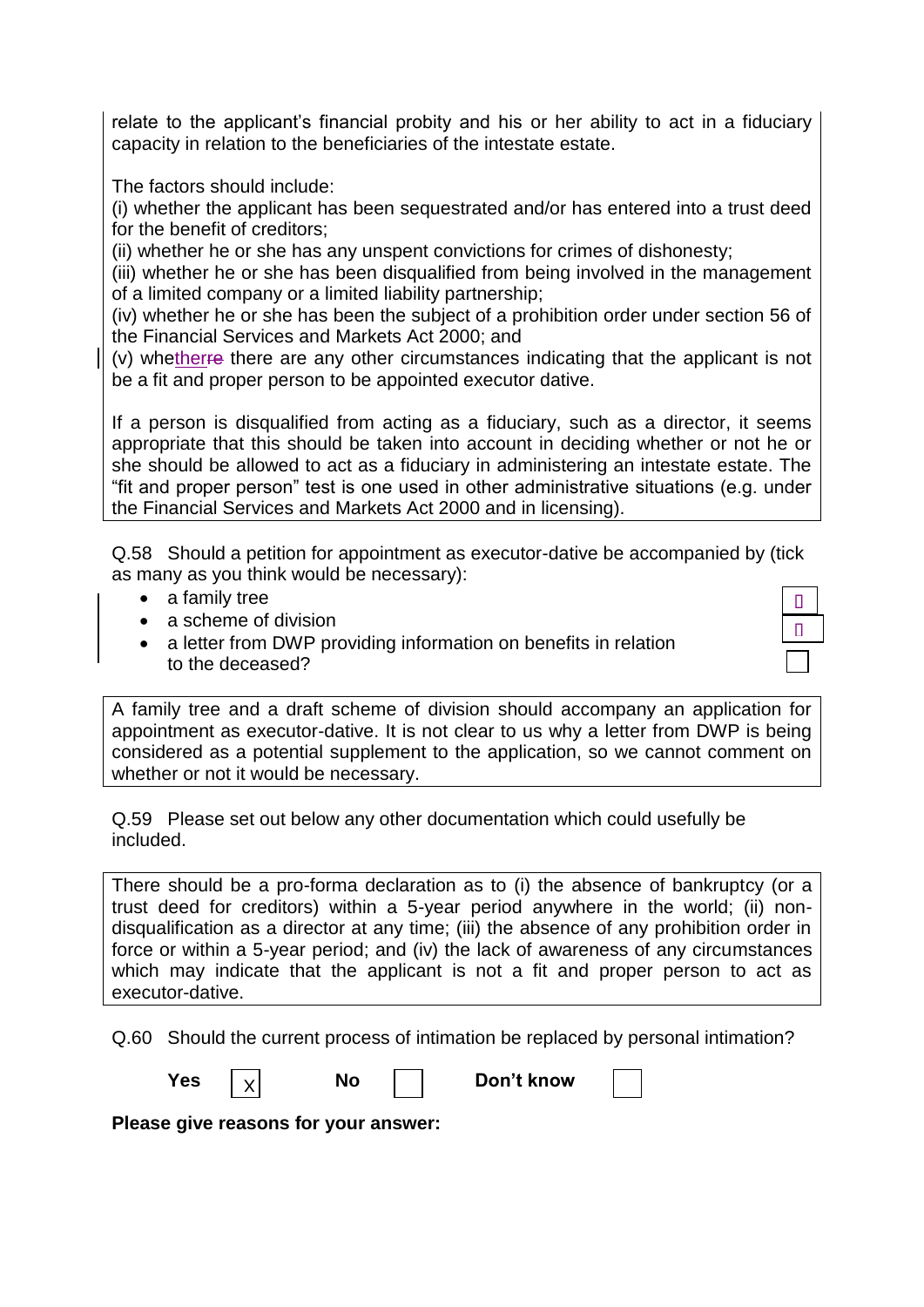The options for intimation should include (i) recorded delivery post (which would be likely to become the most common manner of intimation); and (ii) personal service by sheriff officers (which would presumably be used very rarely). There can be no reason for restricting intimation to the walls of court as it is at present. Such intimation is, in reality, no intimation at all. The applicant should be required to certify to the court that he or she has intimated the application to the relevant persons.

Any suggestion that beneficiaries should be left to lodge caveats would be a quite unsatisfactory solution. During the period after death beneficiaries will usually be unaware of their right to lodge caveats. They will not know, without legal advice, what a caveat is. In any event, it is not widely known that caveats can be lodged in opposition to executor applications. A fee payable for a caveat against an application that may or may not occur would be an unnecessary cost. The burden should be on the applicant to let those with an interest know about the application, not on those with an interest to protect themselves against the risk of an application being granted without notice**.**

Q.61 If 'Yes', to whom should intimation be made?

# **Please provide your answer:**

| Intimation should be made to two categories of persons: (i) all persons who may           |
|-------------------------------------------------------------------------------------------|
| have claims for legal share, under putative testate provisions or under intestacy to      |
| the estate; and (ii) any cohabitant of the deceased at the time of death. Persons         |
| falling within (i) would be indicated in the draft scheme of division to be enclosed with |
| the application for appointment.                                                          |

Q.62 Should the current appeal period be extended?

X

| Yes |  | No |  | Don't know |
|-----|--|----|--|------------|
|-----|--|----|--|------------|

# **Please give reasons for your answer:**

The period of notice for objections should be 21 days (or 42 days if intimation is to be made to a person outwith Europe). A 14-day period of notice would be too short, given the potential for illness or a period away from home.

21 days is the standard time limit in relation to applications to court in general. These include administrative applications under the Summary Application Rules (e.g. Summary Application Rule 2.7(2), which requires the sheriff's consent if the 21-day or (42-day outwith Europe) time limits in the Ordinary Cause Rules are not to be followed). There should be provision to reduce the 21-day period of notice on cause shown, e.g. due to the need for an executor to raise proceedings to protect the estate.

In the absence of objections, the appointment would be made automatically. If an objection is made, it would need to be determined, with reference to the "fit and proper person" test, at a summary process hearing. The sheriff"s decision on the objection could then be appealed to the Sheriff Appeal Court within 14 days, in line with normal rules of appellate procedure.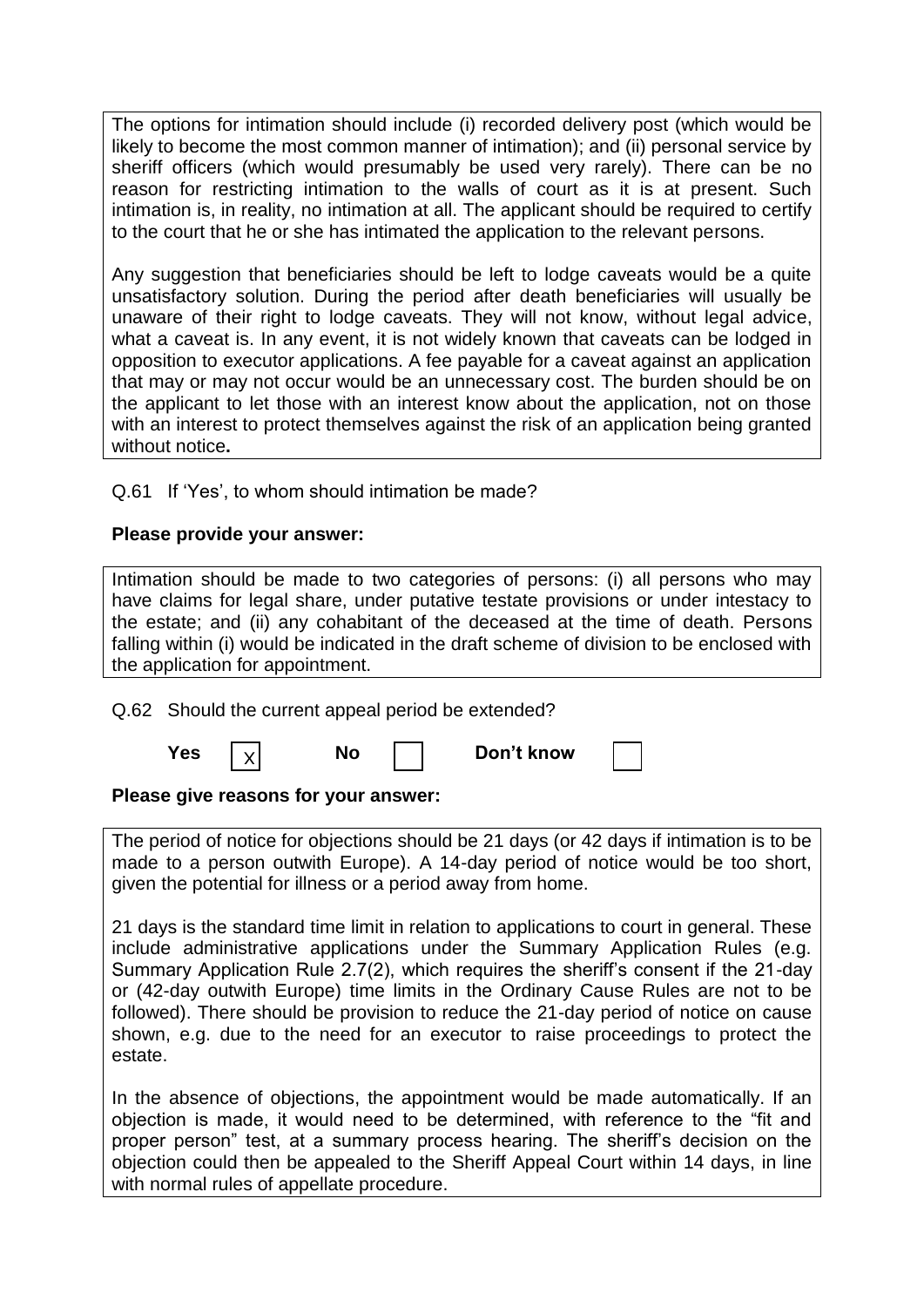| As a consequence of these changes, sections 4, 5 and 6 of the Confirmation of |
|-------------------------------------------------------------------------------|
| Executors (Scotland) Act 1858 should be repealed and replaced by modern       |
| provisions reflecting the above procedural requirements.                      |

Q.63 If 'Yes', what should the period be and why? Yes  $\nabla$  No Don't know **Please provide your answer:** The appeal period should be 14 days, in line with the existing appellate procedure. Q.64 In terms of the suggested safeguards please indicate below what combination would be necessary to provide a proportionate safeguard solution (tick as many as you think would be necessary). • Power to prevent the appointment of an executor-dative Non-exhaustive list of factors to be taken into account Attachment of other documentation to the petition e.g. family tree • Personal intimation Extended appeal period • Other\* \*Please set out below any other suggested safeguards Please see our answers to Questions 51 and 56 to 63. Q.65 Do you agree with the data provided on page 65? X

| <b>Yes</b>                                                                                                                                                                                                                    | <b>No</b> | Don't know | $\mathbf{v}$ |
|-------------------------------------------------------------------------------------------------------------------------------------------------------------------------------------------------------------------------------|-----------|------------|--------------|
| Police and the communications of the communication of the communication of the communication of the communication of the communication of the communication of the communication of the communication of the communication of | .         |            |              |

**Please give reasons for your answer:**

We are not in a position to comment.

Q.66 Please provide any additional data in terms of quantifiable volumes and costs associated with any of the suggested new safeguards.

We are not in a position to comment.

Q.67 Should the court have the power to refuse to confirm an executor nominate?

| <b>Yes</b>                           | <b>No</b><br>$\mathsf{X}$ | Don't know |  |
|--------------------------------------|---------------------------|------------|--|
| Please give reasons for your answer: |                           |            |  |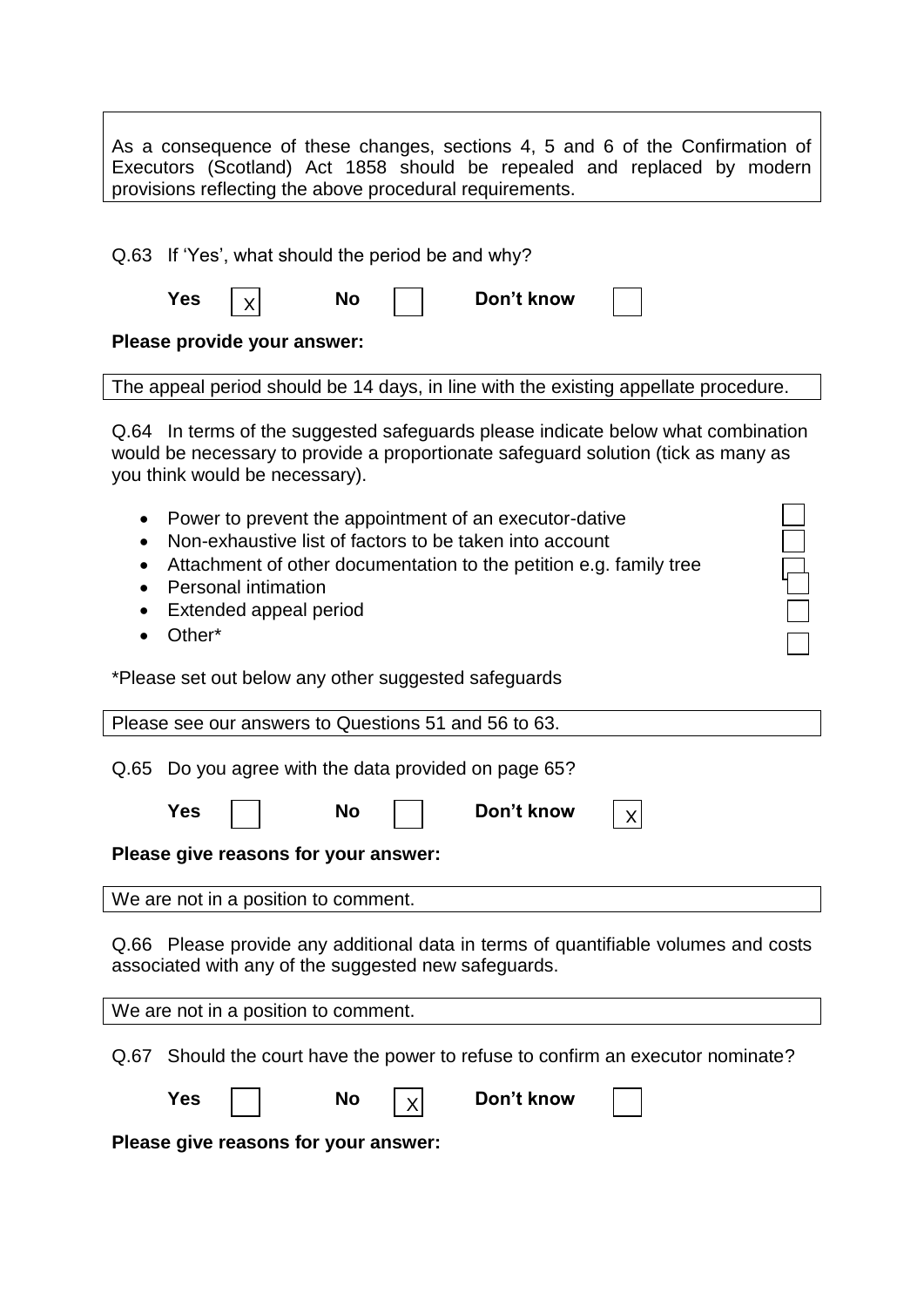The court should not have the relevant power for reasons of (i) testator autonomy and (ii) simplicity of process.

First, as it is the testator's decision whom to nominate as an executor, his or her estate should bear the risk of the executor being untrustworthy or incompetent. If the risk materialises, the executor can be removed from office, on an application to the court, on the grounds of malversation, and the test is the same as for the removal of trustees generally. It would, in our view, be an unjustified and disproportionate interference with testator autonomy for the court to scrutinise executors nominate in advance of confirmation. In our experience, the risk only materialises in a small minority of cases, and guarding against it in all cases by prior scrutiny of executors nominate is unnecessary. The court granting confirmation should also have jurisdiction to remove an executor, without the person seeking removal having to apply to the Court of Session in a separate process.

Second, if the court had the relevant power, the process of obtaining confirmation would be likely to become unduly complicated and costly where in most cases such prior scrutiny would serve no useful purpose. The court would have to decide whether or not to exercise that power on the basis of some available information about an executor nominate, and it would inevitably change the nature of the process from administrative to judicial. Confirmation would take longer and cost more to obtain, and there would be potential for preliminary disputes of fact and advance challenges to confirmation. The increased complexity and cost of the process in all cases outweighs the benefits of scrutiny in a small minority of cases.

Q.68 Are there likely impacts of such a change?

|      | Yes        |                                       | <b>No</b> | Don't know                                                  |  |
|------|------------|---------------------------------------|-----------|-------------------------------------------------------------|--|
|      |            | Please explain your answer:           |           |                                                             |  |
|      |            | Please see our answer to Question 67. |           |                                                             |  |
| Q.69 |            |                                       |           | How might any impact of such a change be mitigated?         |  |
|      |            | Please explain your answer:           |           |                                                             |  |
|      |            | Please see our answer to Question 67. |           |                                                             |  |
|      |            |                                       |           |                                                             |  |
| Q.70 |            |                                       |           | Should the doctrine of equitable compensation be abolished? |  |
|      | <b>Yes</b> | x                                     | No        | Don't know                                                  |  |
|      |            | Please give reasons for your answer:  |           |                                                             |  |

The doctrine should be abolished but only subject to provision that if a person vested with legal share elected to retain it in preference to a testamentary provision, the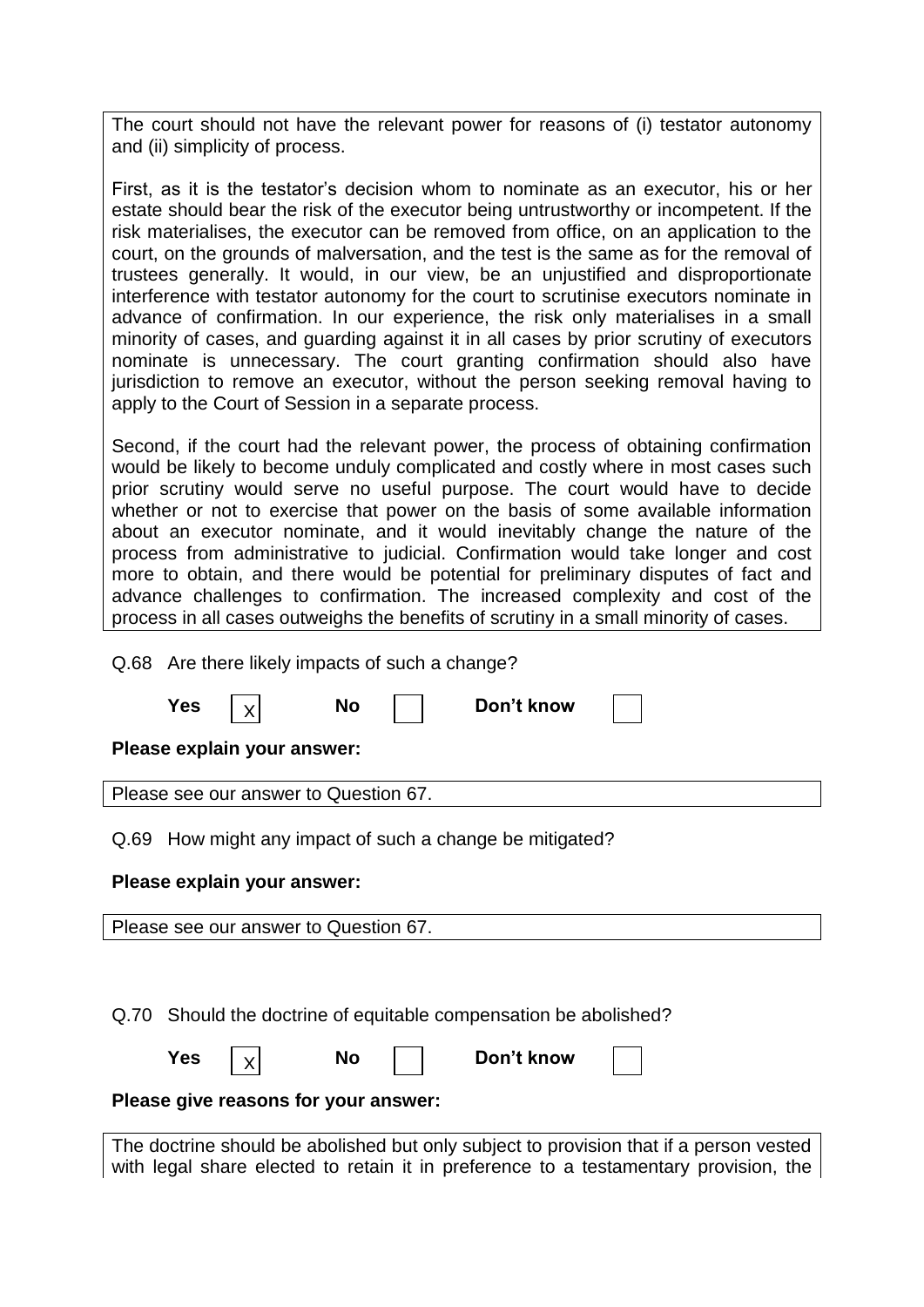effect of this would be would be that, except as provided in the will, the legal share claimant would be deemed to have predeceased the testator only for the purposes of any testamentary provision or special destination.

The Scottish Law Commission has impliedly proposed, in paragraph 3.44 of the 2009 Report (no. 215) and cl.13(2) of the 2009 Bill, the abolition of equitable compensation for legal share and its substitution with a deemed predecease of the legal share taker. Insofar as the proposal seeks to remove the complexity involved in equitable compensation it is welcome, but it goes too far in the following respects.

First, it excludes all rights of succession of the legal rights taker. This goes well beyond section 13 of the Succession (Scotland) Act 1964. There seems no good reason in principle why the legal rights taker should be prevented from inheriting under the laws of intestacy in a partial intestacy situation. That would not infringe any will of the testator as, by definition, a will does not apply on intestacy.

Second, it excludes all rights of the issue of the legal share taker. In the present law, the taking of legal rights does not affect the rights of the issue of the legal rights taker to a legacy in their favour (as in *Munro's Trs v Munro* 1971 SC 280). We can see no difficulty with the current position. The existing law gives effect to the testator"s wish to favour his or her grandchildren, which we consider understandable. We do not see this as an unlikely event, as suggested by the Scottish Law Commission. It seems fair that rejection by a parent of legal rights should not affect a child's rights to take under the will or on intestacy. If cl.13(2) of the Scottish Law Commission's 2009 draft bill were to be used as a legislative provision to abolish equitable compensation, part (b) of cl. 13(2) should be deleted.

Q.71 Should a marriage or a civil partnership result in the revocation of an earlier will?

X

| <b>Yes</b> |  |  |  |
|------------|--|--|--|
|------------|--|--|--|

**Yo** I  $\vee$  Don't know

**Please give reasons for your answer:**

In relation to effective revocation of a will, in whole or in part, there should, in our view, be (i) consistency in the law between marriage/civil partnership and the birth of a child as life-changing events for a testator who has made a prior will; and (ii) a difference in the law between the treatment of marriage/civil partnership and divorce/dissolution of a civil partnership. It is safer to presume that a testator would *not* wish to benefit his or her former spouse or civil partner than to presume that a testator would necessarily wish to benefit a post-will spouse or civil partner to the extent of their entitlement on intestacy.

First, given our support for the abolition of *conditio si testator*, we do not favour automatic revocation of a prior will by a marriage or civil partnership. While a marriage or civil partnership is, on any view, a significant event in the life of a testator, it does not justify the automatic presumption that the testator's intentions have changed from a determinate division of the estate under a prior will to the statutory division required by the law of intestacy. The position of a post-will spouse or civil partner is more adequately protected through provisions against